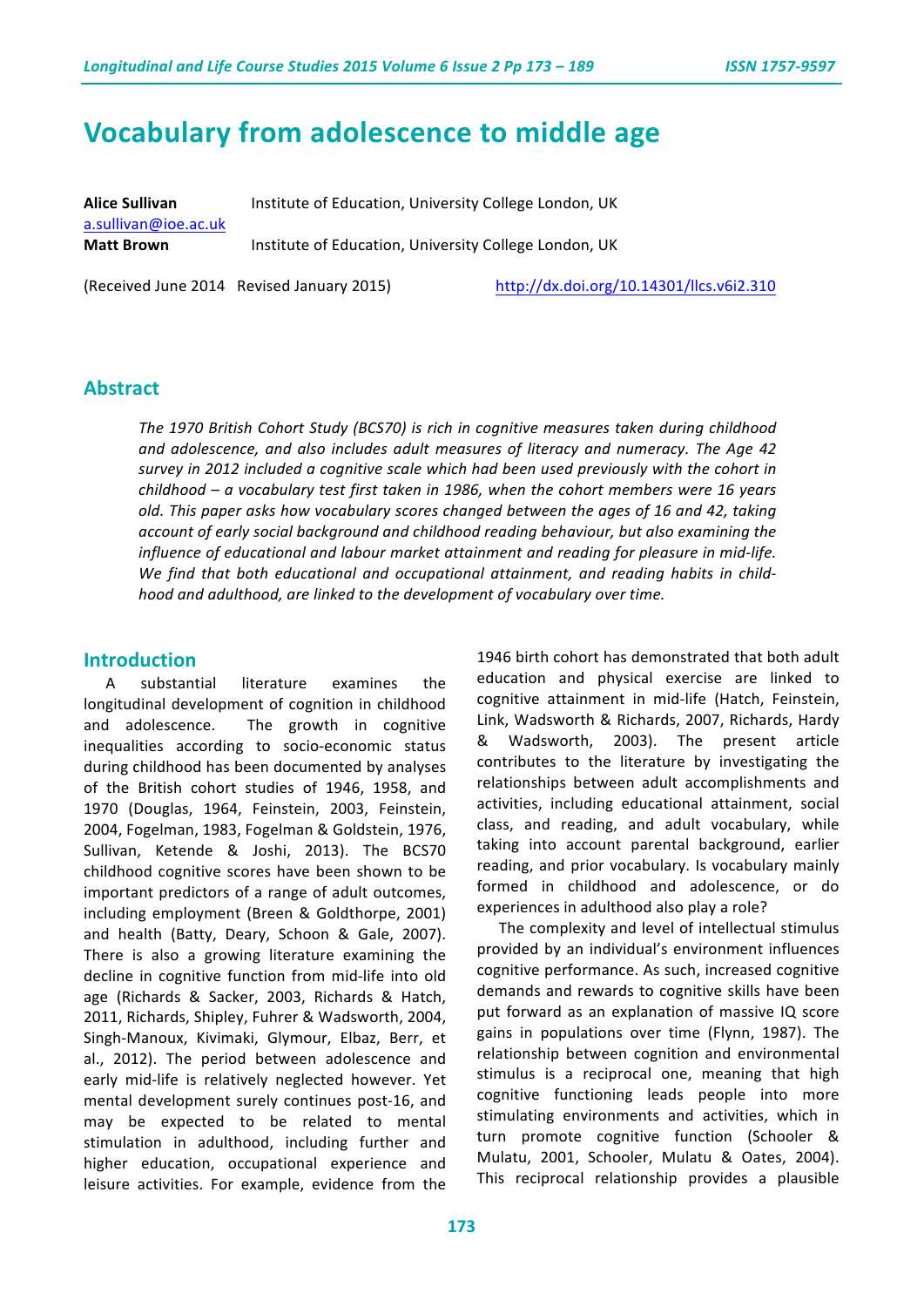model for the increased heritability of IQ as children get older (Dickens & Flynn, 2001), and may help to account for the growth of cognitive inequalities during childhood that has been observed in the British birth cohorts.

The relationship between cognition and education is an example of this reciprocity, as cognitive high achievers tend to get more and higher quality education, thus further improving their cognitive attainment (Deary & Johnson, 2010). But the extent of causality in one direction or the other is typically very difficult to unpack, and longitudinal data is clearly vital in tackling such questions. 

Jobs which demand self-direction rather than obedience protect against cognitive decline in older workers (Schooler, Mulatu & Oates, 2004). Again, this is a reciprocal relationship. It is well established that high cognitive performance is linked to upward social mobility, and it is also plausible that jobs of higher social class status should be linked to cognitive development between adolescence and mid-life.

There is also a substantial literature on 'cultural capital' and educational attainment (Bourdieu & Passeron, [1977] 1990). While the concept of cultural capital can be somewhat opaque, empirical researchers have operationalised cultural capital in terms of leisure activities, and have found that reading has a distinctive link to educational attainment, whereas other 'cultured' pursuits such as going to art galleries or playing a musical instrument appear to be far less relevant to educational attainment once family background factors are taken into account (Crook, 1997, De Graaf, De Graaf & Kraaykamp, 2000, Sullivan, 2001). Drawing on Ganzeboom's distinction between status-seeking and information-processing versions of cultural reproduction theory (Ganzeboom, 1982) we have argued that reading is distinctive because it introduces the reader to new vocabulary and new concepts (Sullivan, 2002, Sullivan, 2007).

In previous work, we have demonstrated the role of reading for pleasure in the cognitive development of the BCS70 cohort members up to age 16 (Sullivan & Brown, 2015 in press). We were able to demonstrate that it is not just that bright children read more, but reading is also linked to greater cognitive progress for children with the same levels of prior cognitive attainment. Reading was associated with progress both in mathematics

and vocabulary, but the link was strongest for vocabulary. To our knowledge, this study is the first to examine the influence of reading on cognitive development up to mid-life.

While our previous work established the importance of time spent reading, we were not able to examine the potential importance of the types of books that individuals read. Some sociologists see cultural tastes as an important expression of class identity (Bourdieu, 1984, Savage, Devine, Cunningham, Taylor, Li, et al., 2013), and social differences in cultural tastes and participation have been documented extensively (see, for example, (Chan & Goldthorpe, 2007a, Miles & Sullivan, 2012). The question of whether exclusive high-brow tastes have been replaced by cultural omnivorousness as a marker of high social status has generated a longrunning debate (Peterson, 1997). In this paper we are able to examine the genres that cohort members read, and whether these literary tastes were linked to the development of their vocabularies. We might expect that reading 'highbrow' genres, which typically use more complex language and a wider range of vocabulary, would be more likely to lead to improvements in readers' vocabularies over time.

Vocabulary is a measure of crystallised cognitive ability, capturing an important aspect of literacy. Vocabulary is relatively robust, in that it is more resistant to decline during ageing than other cognitive measures, such as memory (Rabbitt, 1993). Adult vocabulary has been found to be protective against general cognitive decline (Richards, et al., 2004). While vocabulary is just one component of cognition, its distinctive importance comes from the fact that knowledge of words is both an adjunct to knowledge of concepts and assists further learning (Hirsch, 1983).

### **Research questions**

In previous work, we have examined the predictors of vocabulary and math scores at age 16, and found that reading for pleasure in childhood was a powerful predictor of progress in both vocabulary and math, but especially of vocabulary. Inequalities in educational attainment continued to expand between the ages of ten and 16. In this paper we examine the role of both childhood and adult circumstances and childhood and adult reading behaviour on vocabulary change between the ages of 16 and 42.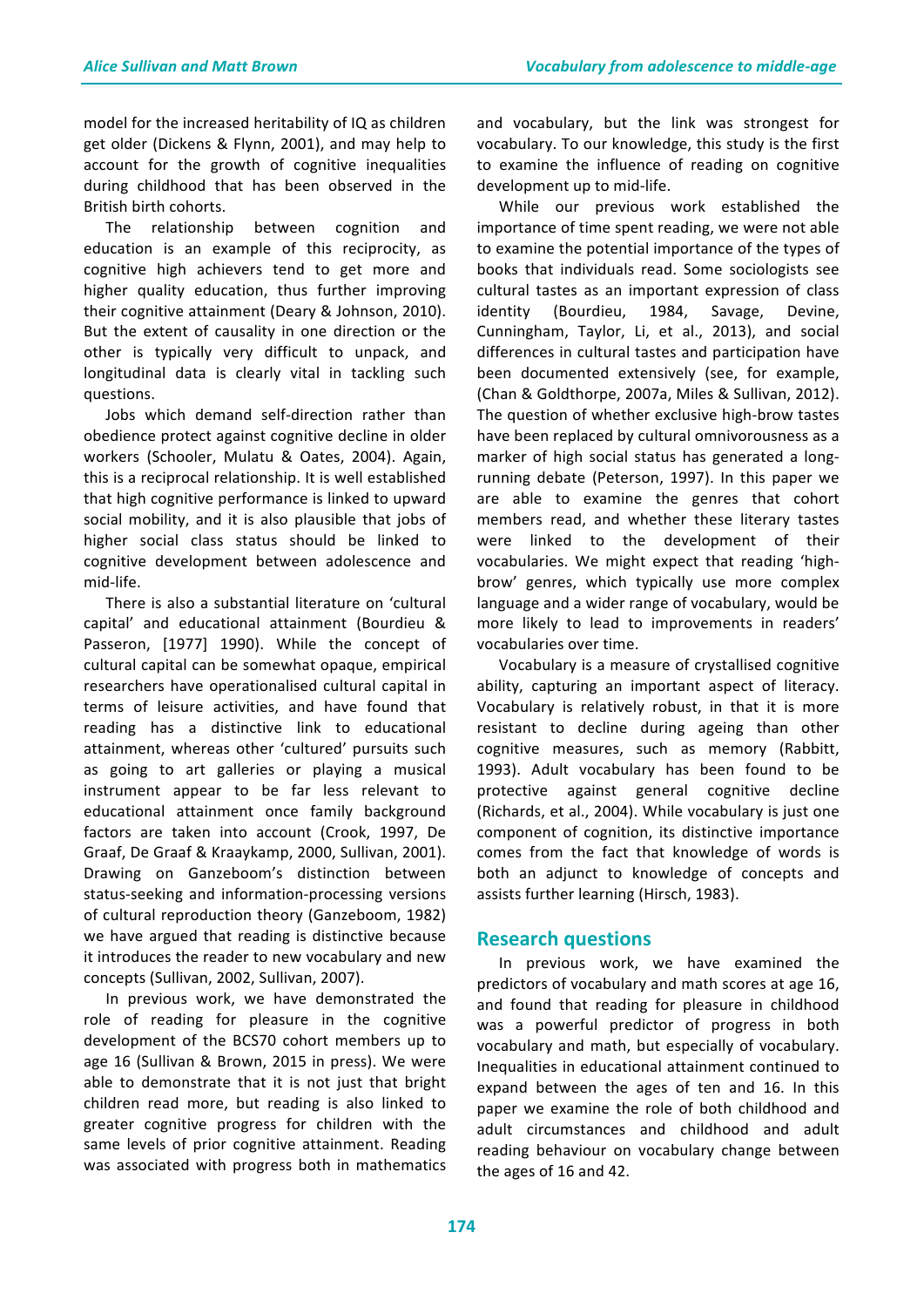- 1. How do adult reading habits vary according to educational status?
- 2. Do vocabulary scores continue to diverge according to childhood socio-economic circumstances between 16 and 42?
- 3. Do post-16 educational and occupational experiences have an influence on vocabulary change between 16 and 42?
- 4. Does reading for pleasure in childhood and adulthood have a continuing role in vocabulary development post-16? If so, does it matter what people read, or simply how much they read?
- 5. Does reading have a distinctive role in vocabulary development? We will test whether playing a musical instrument is linked to vocabulary development in a similar way to reading.

### **Data**

The 1970 British Cohort Study (BCS70) follows the lives of more than 17,000 people born in England, Scotland and Wales in a single week of 1970 (Elliott & Shepherd, 2006). Over the course of cohort members' lives, the BCS70 has collected information on health, physical, educational and social development, and economic circumstances among other factors. Since the birth survey in 1970, there have been eight surveys (or 'waves') at ages 5, 10, 16, 26, 30, 34, 38 and 42. This paper is part of a Special Issue of Longitudinal and Life Course Studies Journal, which showcases the possibilities of the age 42 data.

Of the 17,284 study members who took part in the original birth survey, a total of  $9,354$  (54%) took part in the Age 42 survey, as shown by Mostafa and Wiggins' paper in this volume (Mostafa & Wiggins, 2015), which provides a full account of attrition and changes in sample composition over time. In addition, a further 488 immigrants who joined the study at 5, 10 or 16 also participated at 42, giving a total of 9,842 participants of whom 9,432 (96%) completed the vocabulary test. This group forms the analytical sample for this paper.

The 1970 cohort study is rich in measures of various aspects of cognition, covering reading, spelling, numeracy, verbal and non-verbal reasoning throughout the early years. The childhood test scores (up to age 10) have been analysed extensively, including influential work by Feinstein (2003; 2004). A comprehensive guide to the cognitive scores used in childhood is available

(Parsons, 2014). The age 16 scores have been used less frequently (Duncan, Bergman, Duckworth, Kokko, Lyyra, et al., 2012, Sullivan & Brown, 2015 in press). Work using BCS70 to assess adult literacy and numeracy at age 34 has also been influential (Bynner & Parsons, 2006).

Tests of vocabulary were included in the surveys at age  $5, 10, 16$  and  $42.$  At age  $5$ , vocabulary was assessed using the English Picture Vocabulary Test (EPVT)(Brimer & Dunn, 1962), a test of verbal vocabulary in which the child selected the picture from four options which corresponded to a given word. At age 10, study members completed a 100 item Pictorial Language Comprehension Test which was based on the EPVT. Of the 100 items, 71 were used to assess vocabulary. At age 16, vocabulary was assessed using a 75 item test where each item was a word followed by a list of five other words; the respondent was required to pick the one with the same meaning as the first word. The measure included at age 42 is a shortened 20-item version of the test used at 16.

It is important to acknowledge that people's levels of motivation and compliance, as well as potential stereotype-threat (anxiety due to the potential to confirm a negative stereotype about a group one belongs to) (Croizet & Claire, 1998, Spencer, Steele & Quinn, 1999) will affect their scores in cognitive tests. We also acknowledge that multiple-choice tests do not capture the full range of academic skills, and girls tend to fare worse in multiple-choice tests than in other forms of assessment (Gipps & Murphy, 1994). We do not interpret the tests used here as providing an estimation of innate intelligence. They are simply tests of attainment based on the capability and motivation to complete a particular task under given conditions.

### **Analytical strategy**

Our analysis investigates the influence of childhood, adolescent and adult characteristics on vocabulary at age 42. We use linear regression, with percentage scores in vocabulary as the outcome variable. In order to examine influences on longitudinal change in vocabulary between 16 and 42, we condition on vocabulary percentage scores at 5, 10 and 16 from model two onwards. Our approach is appropriate to the question at hand, which is whether various predictors have a net effect on vocabulary in mid-life over and above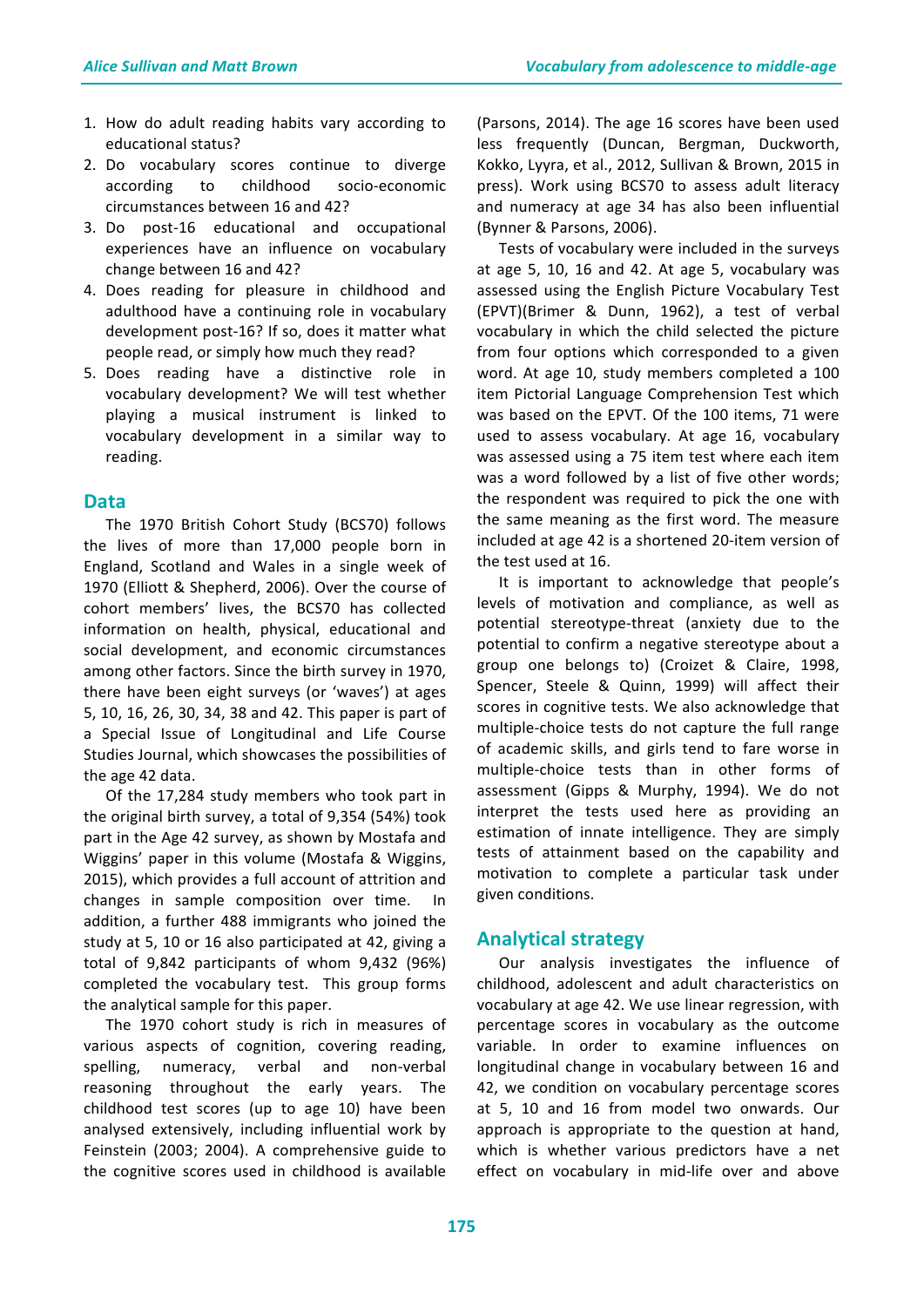vocabulary in childhood and adolescence. Our aim in this paper is not to provide a formal mediation analysis or growth model, and when we use the term 'growth' in the text we use it in the commonparlance sense of an increase or gain rather than in the sense of a formal growth model.

Because we exploit data from all of the childhood waves of the study, including the age 16 wave, the problem of missing data must be addressed. The age 16 survey employed sixteen separate survey instruments, and unfortunately coincided with a teachers' strike which affected the completion of those instruments, including cognitive tests, that were administered via schools (Dodgeon, 2008). This led to substantial instrument non-response, though, as shown by Mostafa and Wiggins' paper in this volume, the overall response and representativeness of the sample at this wave was good. Our response to the question of missing data is informed by Mostafa and Wiggins' work (Mostafa and Wiggins, 2015). Levels of missing data for the variables used in our analysis are provided in table 1. As list-wise deletion was not a practical option, we use multiple imputation to 'fill-in' values of any missing items in the variables selected for our analysis, adopting Schafer's algorithm under the assumption of 'missing at random' (MAR). In order to strengthen the MAR assumption and to protect against departures from multivariate normality we included a set of auxiliary variables in our imputation model (Schafer, 1997). The parameter estimates are valid under the MAR assumption, which in this case implies that the variables included in our models are the only major predictors of missingness in BCS70. All reported analyses are averaged across twenty replicates based upon Rubin's Rule for the efficiency of estimation under a reported degree of missingness across the whole data set of just under 20% (Little & Rubin, 1987). The analytical sample consists of the 9,432 cohort members who completed the age 42 vocabulary test.

#### **Model 1: Social origins**

Model 1 focuses solely on social background which is captured by parental social class and education. Social class is based on the NS-SEC (National Statistics Socio-Economic Classification), which groups occupations according to their employment relations and conditions (Goldthorpe, 1997). NS-SEC at age 10 has been derived recently for BCS70 (Gregg, 2012). Parental education is based on the highest qualification obtained by the mother or father (whichever is the highest). We use four categories: Degree (either a first degree or a higher degree); A levels or equivalent; lower than A levels (which includes school leaving qualifications taken at age 16); and no qualifications. A levels (and in Scotland the equivalent 'Highers') were (and remain) the academic-track qualification taken in British schools at age 18. The child's sex is also included in Model 1.

### Model 2: Childhood reading and cognitive and **educational attainment**

Model 2 adds information regarding childhood reading and childhood cognitive and educational attainment. Frequency of reading was recorded at age 10 and 16. Information provided by parents at 16 has been used to summarise the availability of newspapers in the home (classified as tabloids, broadsheets, both or no national papers). The terms 'broadsheet' and 'tabloid' reflect the fact that, until the early 2000s, 'quality' newspapers in Britain were much larger than the standard tabloid format. Newspaper readership was (and remains) a strong cultural identifier (Chan & Goldthorpe, 2007b). The prose style of popular tabloids is simpler and geared towards a lower reading age and smaller vocabulary than the 'quality' papers or broadsheets. 

We also include measures of whether the cohort member played a musical instrument at the ages of 10 and 16 in this model. Playing an instrument is seen as a classic 'beaux arts' measure, and children who play musical instruments are part of the stereotype of a 'cultured' middle class family. Playing an instrument may share some characteristics in common with reading, for example it demands a degree of self-directed effort. Playing a musical instrument therefore acts as a useful control variable. To the extent that reading matters specifically because it introduces individuals to new words and concepts, we would hypothesise that reading should be more powerfully linked than playing an instrument to progress in vocabulary.

Educational attainment is based on examination results at age 16 (1986). This cohort took public examinations in a range of subjects at age 16. Higher attaining pupils took O Level (Ordinary Level) examinations, while lower achievers took CSEs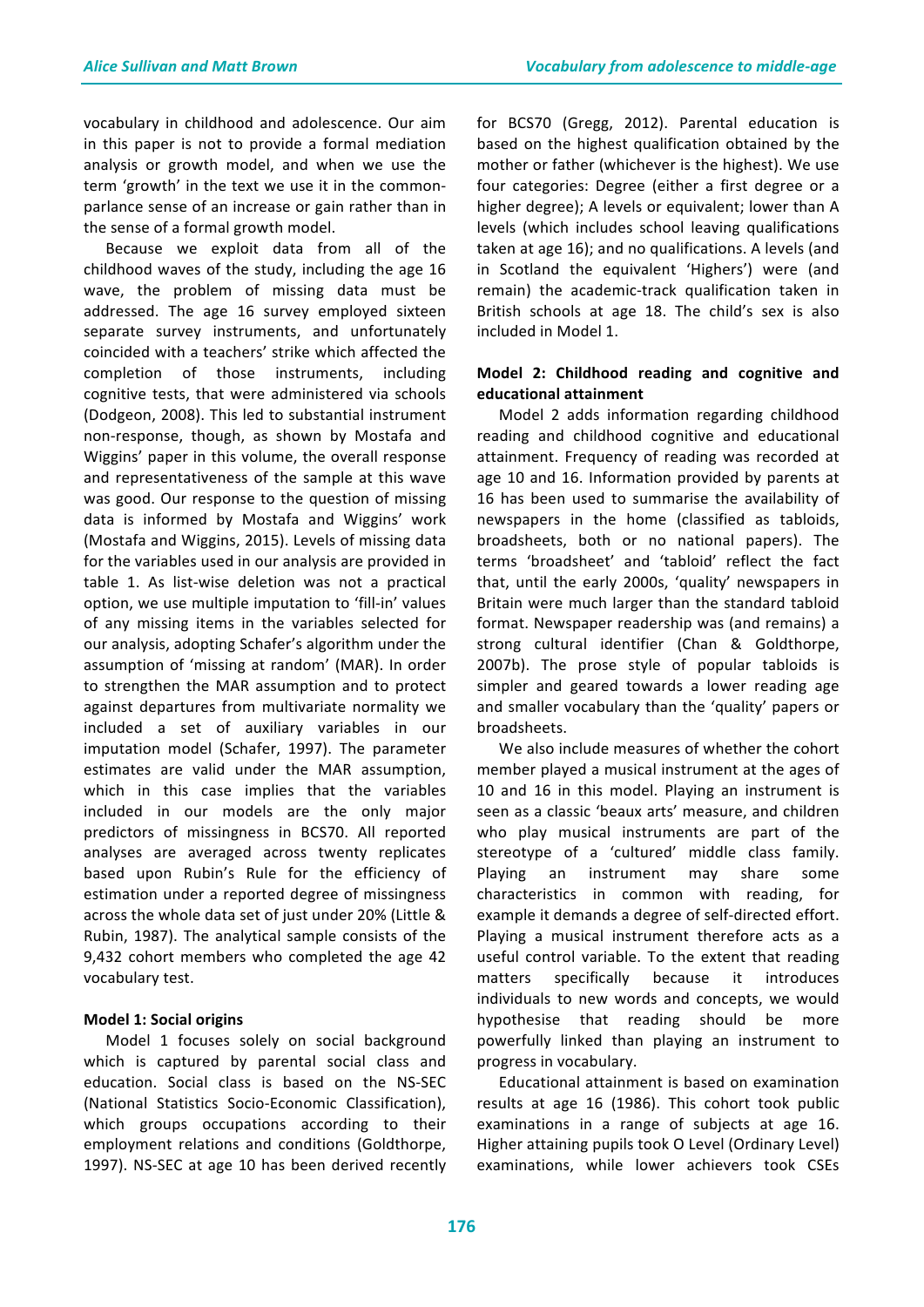(Certificate of Secondary Education). We derive a total point score from all O level and CSE examinations. An O Level grade A is awarded 7 points, grade B 6 points, continuing to a grade E being awarded 3 points. A CSE grade 1 is equivalent to an O Level grade C and is awarded 5 points, a grade 2 4 points, etc. The lowest CSE grade is grade 6, which is awarded 1 point.

Cognitive attainment is based on the vocabulary assessments completed at 5, 10 and 16 described above. The childhood vocabulary scores are correlated at 0.4 or below, i.e. not strongly enough for concerns regarding colinearity to arise.

#### **Model 3: Educational and occupational attainment at 42**

Model 3 adds information relating to post-16 educational attainment and adult occupation. Educational attainment is based on the highest qualification obtained by the age of 42. At the top end of the scale we use new data from the 2012 wave of the study to distinguish between 'elite degrees' from highly selective universities (operationalised as Russell Group<sup>i</sup>) and other degrees. A levels were the academic qualification taken by pupils at age 18 (for those who stayed on in academic-track education post-16). Any qualification lower than A level is classed as 'other' (this includes O levels and CSEs). The comparison category is 'no qualifications'. Occupational social

class is based on the National Statistics Socio-Economic Classification (NS-SEC).

#### **Model 4: Reading at 42**

Finally, Model 4 adds information on the frequency of reading at age 42 along with summary measures of the types of books and newspapers read. As for childhood, we also include information on whether the cohort member played a musical instrument at 42.

### **Analysis**

### **Who reads what?**

In order to derive a classification of reading genres for our analysis, we first examined patterns of reading according to the educational status of respondents. The paper self-completion questionnaire at age 42 asked respondents 'How often do you read books in your spare time, not for work or study (including in electronic format)?'. This was followed up by two questions on preferred genres: 'Which of the following types of fiction books do you usually read?' and 'Which of the following types of factual books do you usually read?'. This was followed by a list of genres taken from standard bookshop section classifications which we expected would be familiar and meaningful to cohort members.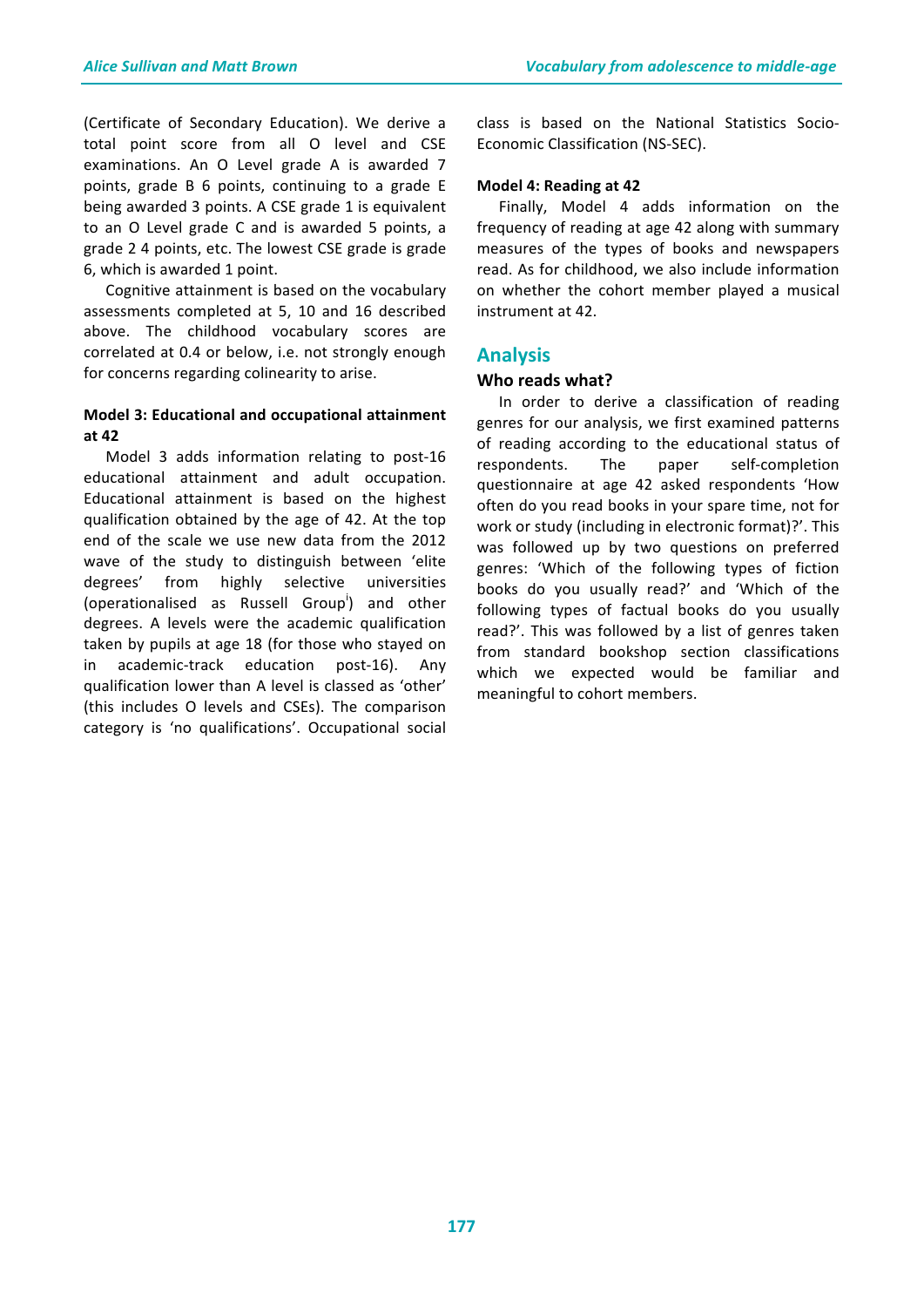|                                      | None  | Other | A levels | <b>Degree</b> | Elite<br>degree | All   |
|--------------------------------------|-------|-------|----------|---------------|-----------------|-------|
| <b>FICTION</b>                       |       |       |          |               |                 |       |
| Action / Adventure / War Fiction     | 17.5% | 18.4% | 22.0%    | 21.8%         | 25.1%           | 19.8% |
| Comics / Graphic Novels              | 4.7%  | 5.1%  | 6.2%     | 6.1%          | 5.9%            | 5.4%  |
| Crime / Thrillers / Mystery          | 36.2% | 39.8% | 47.3%    | 48.9%         | 54.6%           | 43.0% |
| <b>Classic Fiction</b>               | 10.5% | 13.0% | 20.5%    | 29.0%         | 43.3%           | 18.7% |
| <b>Contemporary Literary Fiction</b> | 5.2%  | 5.4%  | 15.8%    | 29.8%         | 47.5%           | 14.6% |
| <b>Historical Fiction</b>            | 9.0%  | 11.1% | 17.3%    | 22.2%         | 29.8%           | 15%   |
| Humour                               | 17.8% | 23.3% | 30.5%    | 32.5%         | 33.7%           | 25.5% |
| Horror                               | 11.6% | 11.6% | 12.8%    | 8.4%          | 7.7%            | 10.9% |
| Poetry                               | 1.9%  | 2.1%  | 3.4%     | 4.6%          | 7.0%            | 3.1%  |
| Romance                              | 22.5% | 27.7% | 28.6%    | 21.8%         | 18.5%           | 24.7% |
| Science Fiction / Fantasy            | 17.6% | 16.5% | 23.5%    | 25.1%         | 27.2%           | 20.3% |
| Other Fiction                        | 7.5%  | 9.0%  | 8.3%     | 9.6%          | 7.2%            | 8.5%  |
| Do Not Read Fiction Books            | 33.0% | 28.1% | 14.6%    | 14.5%         | 8.7%            | 23.3% |
| Base                                 | 2159  | 2889  | 1257     | 1742          | 573             | 8620  |
| <b>FACTUAL</b>                       |       |       |          |               |                 |       |
| Art / Photography                    | 5.0%  | 5.9%  | 12.3%    | 13.5%         | 14.7%           | 8.7%  |
| Autobiography                        | 35.1% | 40.0% | 41.4%    | 40.7%         | 39.0%           | 39.1% |
| Biography                            | 24.0% | 27.8% | 32.1%    | 35.5%         | 39.5%           | 29.8% |
| Career-specific / Professional       | 11.0% | 12.9% | 26.5%    | 42.8%         | 44.2%           | 22.5% |
| Computing / Technology               | 7.0%  | 7.7%  | 11.6%    | 13.0%         | 13.5%           | 9.5%  |
| Cookery / Food and Drink             | 31.9% | 36.9% | 45.1%    | 46.2%         | 44.8%           | 39.2% |
| <b>Family and Parenting</b>          | 6.2%  | 8.1%  | 12.3%    | 14.0%         | 16.8%           | 10%   |
| Health, Wellbeing, Self-help         | 12.7% | 15.2% | 23.2%    | 25.6%         | 23.3%           | 18.4% |
| DIY / Interiors / Gardening          | 17.9% | 20.4% | 26.7%    | 22.9%         | 22.9%           | 21.4% |
| Music                                | 7.5%  | 8.5%  | 9.0%     | 9.9%          | 8.6%            | 8.6%  |
| Religion / Philosophy                | 4.2%  | 4.5%  | 7.5%     | 11.3%         | 13.8%           | 6.9%  |
| Science                              | 5.7%  | 6.1%  | 8.2%     | 15.2%         | 24.3%           | 9.4%  |
| Sport                                | 14.8% | 16.8% | 14.5%    | 18.0%         | 16.3%           | 16.2% |
| Politics/Economics/Current           | 3.0%  | 2.7%  | 4.5%     | 11.9%         | 18.5%           | 5.9%  |
| Travel                               | 14.1% | 18.7% | 24.7%    | 28.8%         | 33.2%           | 21.4% |
| History                              | 14.6% | 17.6% | 20.4%    | 27.0%         | 36.4%           | 20.4% |
| Other factual                        | 8.5%  | 8.4%  | 8.8%     | 9.9%          | 10.1%           | 8.9%  |
| Do Not Read Factual Books            | 25.8% | 19.1% | 8.4%     | 6.8%          | 4.7%            | 15.8% |
| Base                                 | 2158  | 2894  | 1257     | 1746          | 572             | 8627  |

### Table 1. Genres of books 'usually read' by highest qualification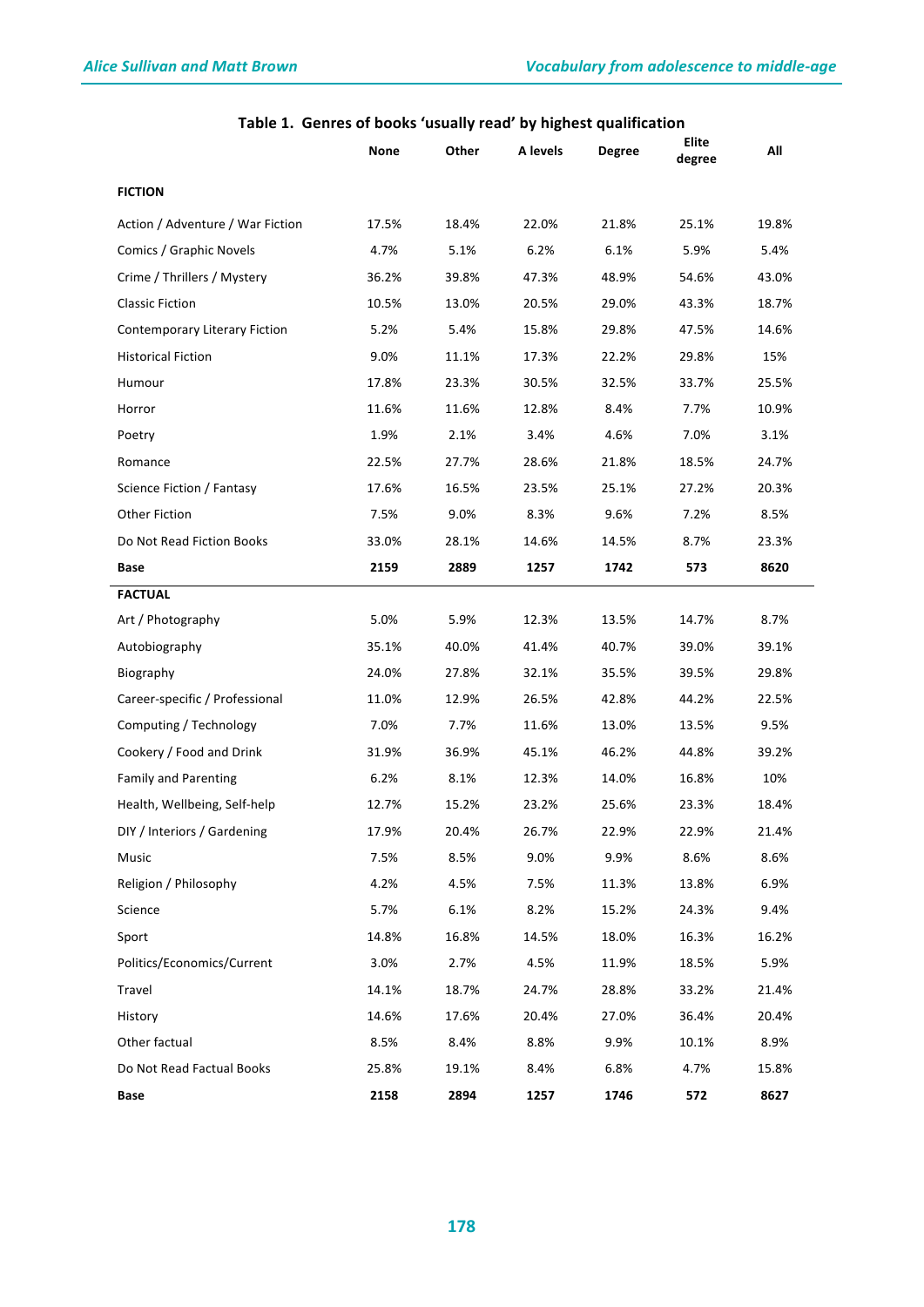The descriptive tables are based on raw rather than imputed data. Table 1 shows that the pattern of readership of different genres of fiction and factual books varies widely according to educational status. In terms of fiction, respondents with higher levels of education are generally more likely to read each genre, with some exceptions: horror was less popular with graduates than with non-graduates, and romance was most popular with respondents with intermediate qualifications (O levels and A levels) and less popular with graduates and those with no qualifications. Genres which would typically be classified as 'high culture' had the strongest educational gradients. This was most marked in the case of 'contemporary literary fiction' which was read by nearly half (48%) of respondents with elite degrees, 30% of those with other degrees, and only 5% of those with no qualifications. The difference between those with elite and other university degrees is particularly striking, and is also evident in the case of classic fiction, which was read by 43% of elite graduates and 29% of other graduates. The most popular genre across all educational categories is 'crime, thrillers and mystery', which encompasses texts at a wide range of levels of sophistication, and has a less sharp educational gradient than the high-brow genres.

Turning to factual books the readerships of genres such as sport and autobiography are fairly undifferentiated by educational status, while more intellectual topics such as science and politics, economics and current affairs show a marked educational gradient in readership, including a divide between elite graduates and other graduates.

We derived summary variables for fiction and non-fiction genres, classing genres as high-brow if the ratio of readers between the highest and lowest education categories was 2.5 or more, low-brow if the ratio was 1.5 or less, and middle-brow for those

in between. We made an exception for the 'family and parenting' genre, which would have been categorised as high-brow on this basis, but which we chose to classify as middle-brow. We considered that the relationship between educational attainment and reading parenting books at age 42 is likely to be partly due to the relationship between educational attainment and age at first birth.

We classed readers as high-brow if they read any high-brow books, middle-brow if they read middlebrow books and no high-brow books, and low-brow if their reading was exclusively low-brow. We considered dividing high-brow univores, with exclusively high-brow tastes, from high-brow omnivores, but there were too few high-brow univores in the fiction category  $(4%$  of the sample) to justify this approach. We acknowledge the drawback that the categories that our derived variable is based on are likely to contain a wide range of books of different registers, e.g. some crime fiction is also literary fiction. Nevertheless, the analysis we have presented here shows that these categories are quite well differentiated in terms of the educational gradients of their readerships (Table 2). Study members were also asked about which newspapers they had read in the last month (including online newspapers) and this information was used to classify them as reading broadsheets only, tabloids only, broadsheets and tabloids or neither. Overall three quarters had read at least one newspaper in the last month and table 2 makes clear the strong relationship between education and the types of newspaper read. The difference between those with 'elite degrees' and other degrees is again striking with over three quarters (76%) of those with an elite degree reading a broadsheet (including 21% who also read a tabloid) compared with 57% of other graduates. A minority of non-graduates read broadsheets.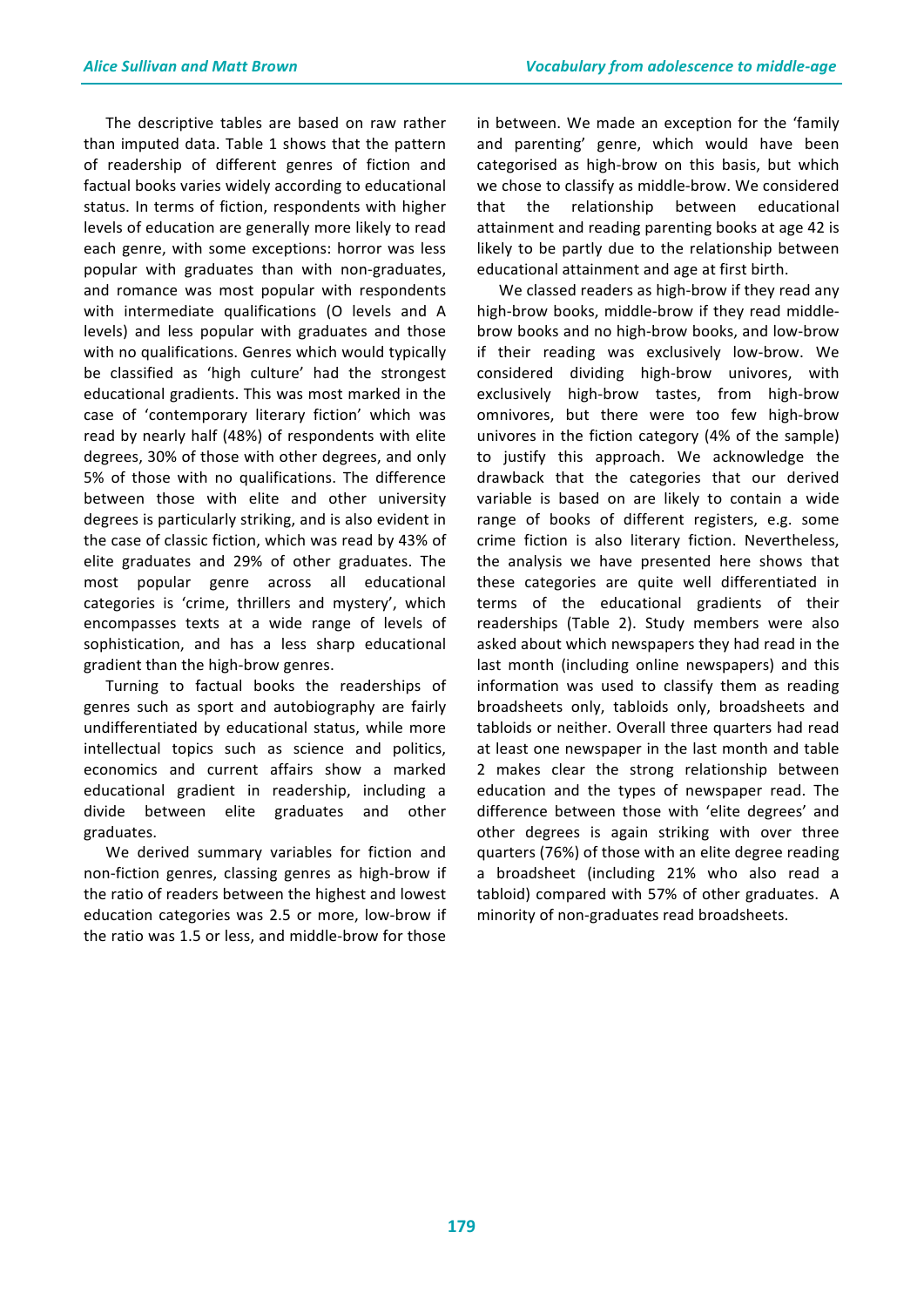|                          | <b>None</b> | Other | $AS/A-$<br>Levels/Dip<br>loma | <b>Degree</b> | <b>Elite</b><br>degree | All   |
|--------------------------|-------------|-------|-------------------------------|---------------|------------------------|-------|
| <b>Fiction</b>           |             |       |                               |               |                        |       |
| None                     | 32.1%       | 27.3% | 14.5%                         | 14.0%         | 8.2%                   | 22.6% |
| Low brow                 | 12.1%       | 11.8% | 9.5%                          | 5.6%          | 2.8%                   | 9.7%  |
| Middle brow              | 36.9%       | 38.3% | 39.4%                         | 31.2%         | 22.8%                  | 35.6% |
| High brow                | 18.9%       | 22.5% | 36.5%                         | 49.2%         | 66.3%                  | 32.0% |
| <b>Base</b>              | 2092        | 2834  | 1238                          | 1704          | 575                    | 8443  |
| Factual                  |             |       |                               |               |                        |       |
| None                     | 24.7%       | 18.6% | 8.2%                          | 6.6%          | 4.2%                   | 15.2% |
| Low brow                 | 21.6%       | 20.4% | 14.0%                         | 7.8%          | 5.1%                   | 16.2% |
| Middle brow              | 20.9%       | 23.6% | 23.4%                         | 15.4%         | 10.5%                  | 20.4% |
| High brow                | 32.8%       | 37.4% | 54.3%                         | 70.2%         | 80.3%                  | 48.3% |
| Base                     | 2093        | 2839  | 1239                          | 1708          | 574                    | 8453  |
| <b>Newspapers</b>        |             |       |                               |               |                        |       |
| Broadsheets and tabloids | 10.7%       | 13.2% | 21.0%                         | 22.4%         | 20.9%                  | 16.1% |
| Broadsheet only          | 6.8%        | 7.5%  | 14.5%                         | 34.4%         | 55.7%                  | 17.0% |
| Tabloid only             | 54.6%       | 53.7% | 39.8%                         | 21.5%         | 8.9%                   | 42.4% |
| No newspaper             | 27.9%       | 25.7% | 24.7%                         | 21.7%         | 14.5%                  | 24.6% |
| Base                     | 2119        | 2859  | 1245                          | 1705          | 573                    | 8501  |

### Table 2. Derived summary reading variables by highest qualification

### How does vocabulary vary according to **respondents' characteristics?**

Table 3 shows the percentage response for the categorical variables to be used in our regression analyses, and means for continuous variables. A

comparison of mean percentage scores for vocabulary at age 16 and 42 is provided for each categorical variable, and correlations are provided for the continuous variables.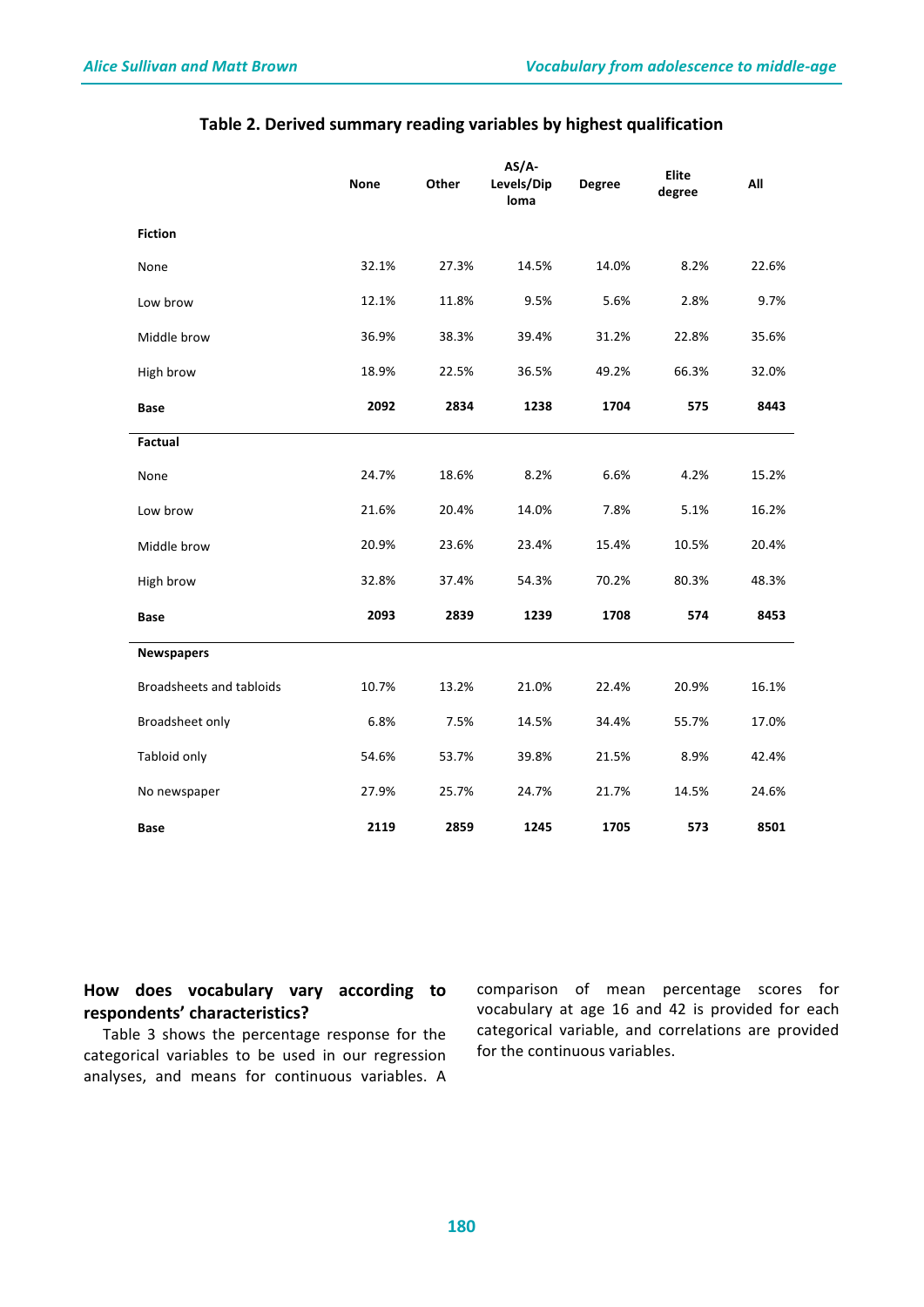|                           |                              | Imputed%                 | <b>Original N</b> | % missing                | Age 16 -<br>Mean<br>vocab<br>score (%) | Age 42 -<br>Mean<br>vocab<br>score (%) |
|---------------------------|------------------------------|--------------------------|-------------------|--------------------------|----------------------------------------|----------------------------------------|
| All                       |                              |                          | 9,432             |                          | 54.7                                   | 63.0                                   |
| Sex                       | Male                         | 48.0                     | 4523              |                          | 54.0                                   | 64.0                                   |
|                           | Female                       | 52.0                     | 4909              |                          | 55.3                                   | 62.1                                   |
|                           | Missing                      |                          | 0                 | 0                        |                                        |                                        |
| <b>Parental social</b>    | Managerial/professional      | 32.2                     | 2431              | $\overline{\phantom{a}}$ | 59.5                                   | 69.1                                   |
| class                     | Intermediate                 | 28.2                     | 2100              |                          | 54.4                                   | 63.1                                   |
|                           | Routine/Semi-routine         | 35.5                     | 3107              |                          | 60.0                                   | 58.4                                   |
|                           | Long-term unemp/never worked | 4.1                      | 359               |                          | 49.9                                   | 54.6                                   |
|                           | Missing                      | $\overline{\phantom{a}}$ | 1435              | 15.2                     |                                        |                                        |
| <b>Highest parental</b>   | No qualifications            | 44.2                     | 3942              | $\blacksquare$           | 49.2                                   | 56.7                                   |
| qual                      | Lower than A levels etc      | 34.9                     | 3172              |                          | 56.3                                   | 65.4                                   |
|                           | A levels etc                 | 6.0                      | 518               |                          | 60.6                                   | 69.4                                   |
|                           | Degree                       | 14.9                     | 1398              |                          | 64.4                                   | 73.6                                   |
|                           | Missing                      |                          | 402               | 4.3                      |                                        |                                        |
| <b>Newspapers in</b>      | Broadsheets and tabloids     | 5.2                      | 317               | $\blacksquare$           | 58.9                                   | 68.5                                   |
| home 16                   | Tabloids only                | 57.2                     | 3270              |                          | 52.3                                   | 60.5                                   |
|                           | Broadsheets only             | 9.3                      | 616               |                          | 65.0                                   | 74.1                                   |
|                           | No papers in home            | 28.3                     | 1682              |                          | 55.1                                   | 63.5                                   |
|                           | Missing                      |                          | 3547              | 37.6                     |                                        |                                        |
| <b>Book reading 16</b>    | More than once a week        | 26.7                     | 1176              | $\overline{\phantom{a}}$ | 61.2                                   | 70.2                                   |
|                           | Once a week                  | 23.1                     | 516               |                          | 54.9                                   | 63.4                                   |
|                           | Less than once a week        | 25.4                     | 843               |                          | 52.6                                   | 60.9                                   |
|                           | Rarely/Never                 | 24.8                     | 1290              |                          | 49.5                                   | 57.0                                   |
|                           | Missing                      |                          | 5607              | 59.4                     |                                        |                                        |
| Child reading (10)        | Often                        | 61.4                     | 4792              | $\overline{\phantom{a}}$ | 58.4                                   | 66.9                                   |
|                           | Sometimes                    | 33.9                     | 2942              |                          | 49.5                                   | 57.8                                   |
|                           | Never/hardly ever            | 4.7                      | 437               |                          | 43.4                                   | 50.8                                   |
|                           | Missing                      |                          | 1261              | 13.4                     |                                        |                                        |
| <b>Plays musical</b>      | Yes                          | 50.3                     | 4072              |                          | 57.3                                   | 65.7                                   |
| instrument (10)           | No                           | 49.7                     | 4068              |                          | 52.0                                   | 60.3                                   |
|                           | Missing                      |                          | 1292              | 13.7                     |                                        |                                        |
| <b>Plays musical</b>      | Yes                          | 22.0                     | 925               |                          | 57.2                                   | 66.4                                   |
| instrument (16)           | No                           | 78.0                     | 2875              |                          | 53.9                                   | 62.1                                   |
|                           | Missing                      | $\overline{\phantom{0}}$ | 5632              | 59.7                     |                                        |                                        |
| <b>Highest qual by 42</b> | No qualifications            | 26.2                     | 2467              |                          | 47.0                                   | 53.5                                   |
|                           | Lower than A levels etc      | 33.2                     | 3128              |                          | 51.6                                   | 59.7                                   |
|                           | A levels etc                 | 14.5                     | 1369              |                          | 57.5                                   | 66.6                                   |
|                           | Degree                       | 19.9                     | 1874              |                          | 62.9                                   | 72.9                                   |
|                           | Elite degree                 | 6.3                      | 594               |                          | 70.3                                   | 80.7                                   |
|                           | Missing                      |                          | $\pmb{0}$         | 0                        |                                        |                                        |

# Table 3. Background characteristics and vocabulary at 16 and 42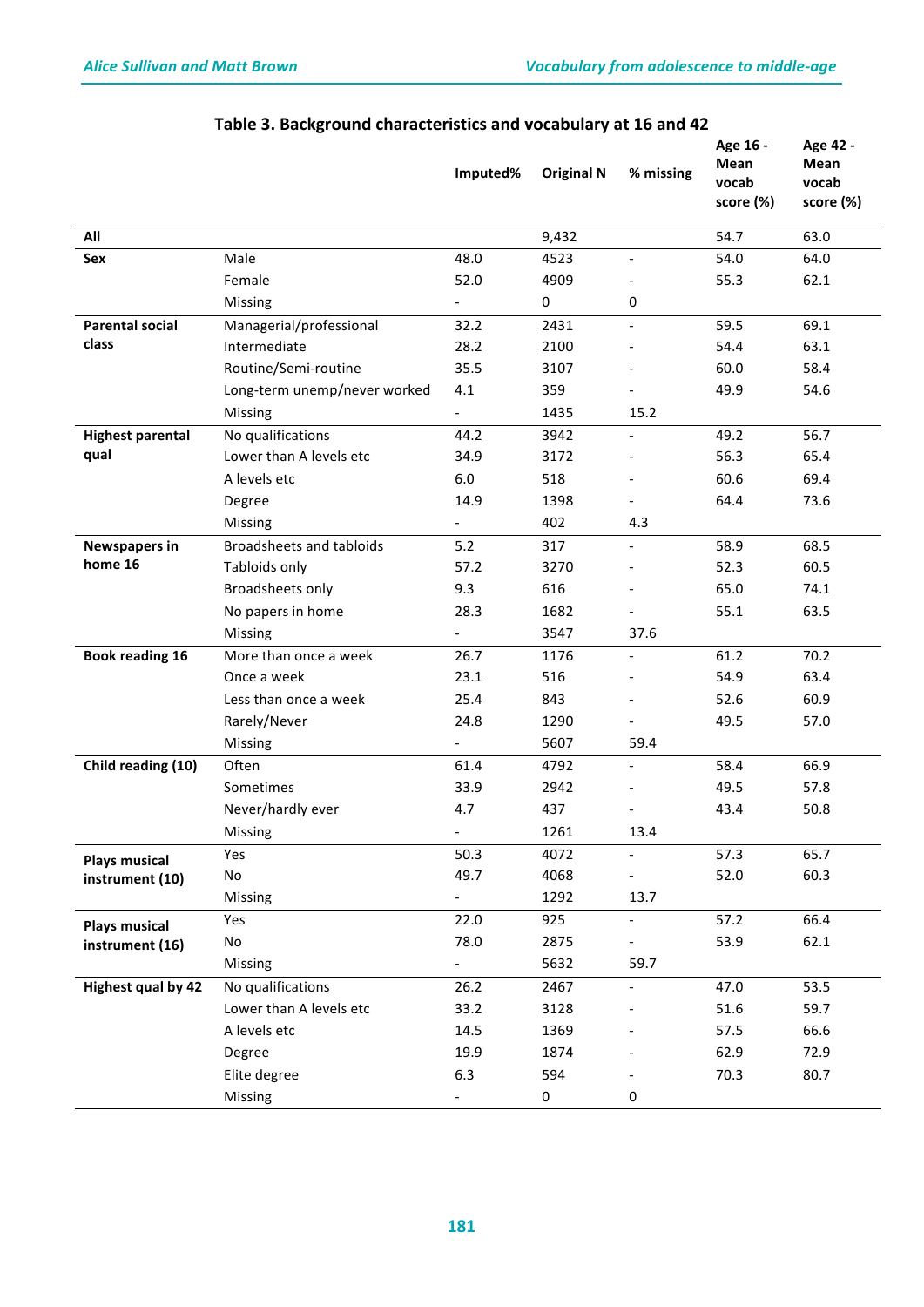|                           |                          | Imputed%                 | <b>Original N</b> | % missing                    | Age 16 -<br>Mean<br>vocab<br>score (%)       | Age 42 -<br>Mean<br>vocab<br>score (%) |
|---------------------------|--------------------------|--------------------------|-------------------|------------------------------|----------------------------------------------|----------------------------------------|
| Social class at 42        | Managerial/professional  |                          | 3899              |                              |                                              |                                        |
|                           | Intermediate             | 41.6<br>22.3             | 2075              | $\qquad \qquad \blacksquare$ | 60.3<br>53.3                                 | 70.4<br>61.9                           |
|                           | Routine/Semi-routine     | 24.6                     | 2309              |                              | 48.9                                         | 55.5                                   |
|                           | Long-term unemp/never    | 11.5                     | 1081              |                              | 49.2                                         | 54.6                                   |
|                           | Missing                  | $\overline{\phantom{0}}$ | 68                | .7                           | $\overline{a}$                               | $\overline{\phantom{a}}$               |
| <b>Frequency of</b>       | Read books every day     | 25.7                     | 2265              | $\overline{\phantom{a}}$     | 60.4                                         | 70.9                                   |
| reading 42                | Several times a week     | 12.5                     | 1052              |                              | 58.5                                         | 67.7                                   |
|                           | Once or twice per week   | 10.5                     | 831               |                              | 55.6                                         | 64.1                                   |
|                           | At least once a month    | 9.6                      | 737               |                              | 53.8                                         | 61.8                                   |
|                           | Every few months         | 13.8                     | 1148              |                              | 53.4                                         | 61.7                                   |
|                           | At least once a year     | 10.6                     | 894               |                              | 50.6                                         | 58.5                                   |
|                           | Never/less often         | 17.3                     | 1530              |                              | 46.8                                         | 51.8                                   |
|                           | Missing                  | $\overline{\phantom{0}}$ | 975               | 10.3                         |                                              | $\blacksquare$                         |
| <b>Reading fiction 42</b> | No fiction               | 23.9                     | 1912              | $\qquad \qquad \blacksquare$ | 47.9                                         | 53.2                                   |
|                           | Low-brow                 | 12.3                     | 817               |                              | 49.7                                         | 55.5                                   |
|                           | Mid                      | 34.3                     | 3009              |                              | 54.6                                         | 63.6                                   |
|                           | High-brow                | 29.5                     | 2705              |                              | 62.3                                         | 73.4                                   |
|                           | Missing                  | $\overline{\phantom{0}}$ | 989               | 10.5                         | $\overline{\phantom{a}}$                     | $\overline{\phantom{a}}$               |
| <b>Reading factual 42</b> | No fiction               | 16.0                     | 1283              | $\overline{\phantom{a}}$     | 47.4                                         | 51.5                                   |
|                           | Low-brow                 | 18.0                     | 1367              |                              | 50.2                                         | 57.0                                   |
|                           | Mid                      | 21.2                     | 1721              |                              | 53.7                                         | 62.1                                   |
|                           | High-brow                | 44.7                     | 4082              |                              | 59.5                                         | 70.0                                   |
|                           | Missing                  | $\overline{\phantom{0}}$ | 979               | 10.4                         | $\overline{\phantom{a}}$                     | $\overline{\phantom{a}}$               |
| <b>Reading newspapers</b> | Broadsheets and tabloids | 15.5                     | 1366              | $\overline{a}$               | 58.8                                         | 69.1                                   |
| 42                        | Broadsheets only         | 16.2                     | 1445              |                              | 64.5                                         | 76.0                                   |
|                           | Tabloids only            | 41.6                     | 3603              |                              | 50.7                                         | 57.2                                   |
|                           | No newspaper             | 26.7                     | 2087              |                              | 52.4                                         | 60.7                                   |
|                           | Missing                  |                          | 931               | 9.9                          | $\overline{\phantom{a}}$                     | $\overline{\phantom{a}}$               |
| <b>Plays instrument</b>   | Yes                      | 12.1                     | 1026              | $\overline{\phantom{0}}$     | 60.9                                         | 71.4                                   |
|                           | No                       | 87.9                     | 7392              |                              | 53.8                                         | 61.9                                   |
|                           | Missing                  | $\overline{\phantom{0}}$ | 1014              | 10.8                         |                                              |                                        |
|                           |                          | Imputed<br>Mean          | <b>Original N</b> | % missing                    | Corr.<br><b>Age 16</b><br>vocab<br>score (%) | Corr.<br>Age 42<br>vocab<br>score (%)  |
| Age 16 exam score         | Score (max score 59)     | 13.6                     | 3985              |                              | 0.53                                         | 0.58                                   |
|                           | Missing                  |                          | 5447              | 57.8                         | $\sim$                                       | $\sim$                                 |
| Prior vocabulary          | Age 5 (%)                | 66.5                     | 7257              | $\mathbb{L}^{\mathbb{N}}$    | 0.34                                         | 0.39                                   |
| scores                    | Missing                  | $\overline{\phantom{0}}$ | 2175              | 23.1                         | $\overline{\phantom{a}}$                     | $\overline{\phantom{a}}$               |
|                           | Age 10 (%)               | 58.3                     | 7590              | $\overline{a}$               | 0.34                                         | 0.46                                   |
|                           |                          |                          |                   |                              |                                              |                                        |
|                           | Missing                  |                          | 1842              | 19.5                         |                                              |                                        |
|                           | Age 16 (%)               | 54.7                     | 7349              | $\overline{\phantom{a}}$     |                                              | 0.61                                   |
|                           | Missing                  |                          | 2083              | 22.1                         |                                              |                                        |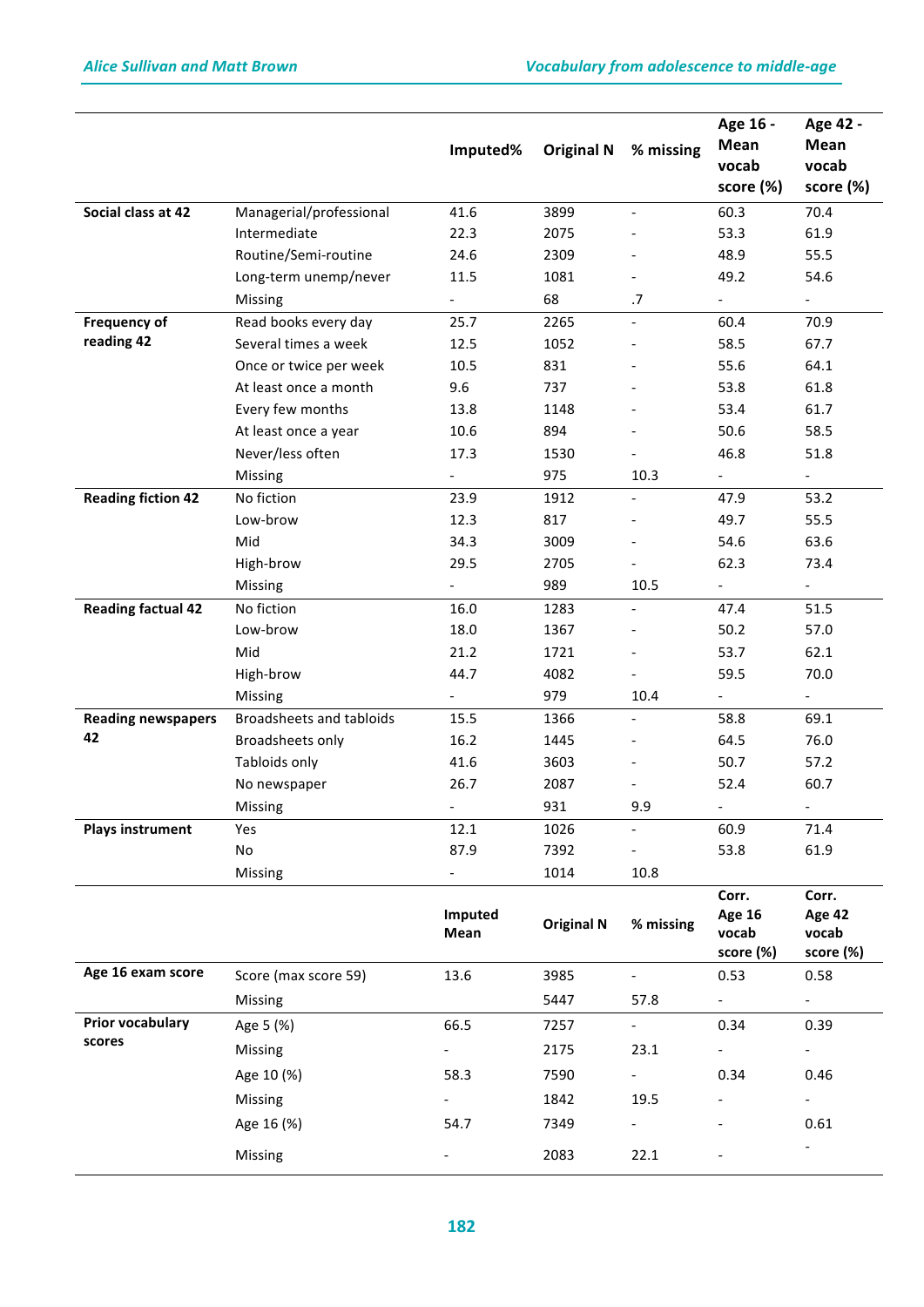First of all, we can see that respondents made substantial progress in vocabulary scores between age 16 (mean score 55%) and 42 (mean score 63%). Men scored slightly lower than women at 16, but achieved marginally higher scores than women at 42 (64% compared to 62%).

In terms of childhood characteristics, we see strong gradients in the vocabulary scores at both 16 and 42, as expected, with a general upward shift in scores from 16 to 42 across the board. This pattern is repeated for adult characteristics. For example, people with no qualifications scored 47% on the vocabulary test at age 16, rising to 54% at 42, while those with elite degrees scored 70% at 16, rising to 81% at 42.

Over a quarter (26%) said they read books in their spare time every day, and nearly half (49%) read for pleasure at least weekly, while 28% read books once a year or less. We can see a clear association between reading frequency and vocabulary scores at 16 and 42, showing that those with strong vocabularies at 16 were more likely to be frequent readers at 42. Both fiction and factual book genres were clearly associated with vocabulary scores, with respondents who read highbrow genres gaining higher scores. 16% of the sample read broadsheet newspapers only, a further 16% read both broadsheets and tabloids, 42% read tabloids only, and the remaining 27% had not read any newspapers in the last month. Those who read tabloids exclusively gained the lowest vocabulary scores at 16 and 42, lower even than those who did not read newspapers. Those who read a mixture of broadsheets and tabloids scored lower than those who read broadsheets exclusively. At age 42, tabloid readers attained vocabulary scores of 57% compared to 76% for broadsheet readers.

Playing a musical instrument, both in childhood and particularly in adulthood was also associated with higher scores  $-$  the 12% who played an instrument at 42 achieved average scores of 71%, compared to 62% amongst those who did not.

The correlation matrix of cognitive scores shows that age 5 and age 10 vocabulary are both correlated 0.34 with age 16 vocabulary. Correlations between age 5, age 10 and age 16 vocabulary and age 42 vocabulary were 0.39, 0.46 and 0.61 respectively. The examination score at age 16 is correlated 0.53 with vocabulary at 16 and 0.58 with vocabulary at 42.

#### **Regression analysis of vocabulary at 42**

Table 4 shows a series of linear regressions (OLS) predicting vocabulary scores at age 42. Our dependent variable is treated as a percentage score, as using standardised scores can mask increases in social differences due to increased variance in absolute skills over time (Magnuson, Waldfogel & Washbrook, 2012). Model 1 includes the child's sex and childhood social origins, captured via parental social class and educational qualifications. Men scored nearly 2 percentage points higher than women in this model. Social class differences were apparent, with a 5 percentage point advantage for the children of managers and professionals, and a 3 percentage point disadvantage for the children of the long-term unemployed compared with those whose parents had routine or semi-routine occupations. Parental education was substantially more powerful than social class in this model, with a 14% advantage for respondents whose parents had a university degree. 

Model 2 includes both childhood reading behaviour, educational attainment at age 16, and prior vocabulary scores at the ages of 5, 10 and 16. In this and subsequent models we are essentially examining the predictors of change in vocabulary between the ages of 16 and 42. Vocabulary scores at 5, 10 and 16 and educational attainment at 16 are powerfully predictive of vocabulary at 42. Broadsheets and tabloids in the home are not significant, but reading books for pleasure at the ages of ten and 16 strongly predicts vocabulary at age 42, with a 4 percentage point advantage for those that read 'more than once a week' at 16, and a 5 percentage point advantage for those that read 'often' at age 10. We interpret this as showing that the advantage of childhood reading is not fully captured by attainment up to age 16, as childhood reading has a continued link with subsequent progress. As an indicator of 'beaux arts' cultural participation, Model 2 also includes whether musical instruments were played at 10 and 16. Playing a musical instrument at age 10 was a significant predictor of vocabulary at 42 but the coefficient is much smaller than those associated with regularly reading books, and playing an instrument at 16 is negative and non-significant.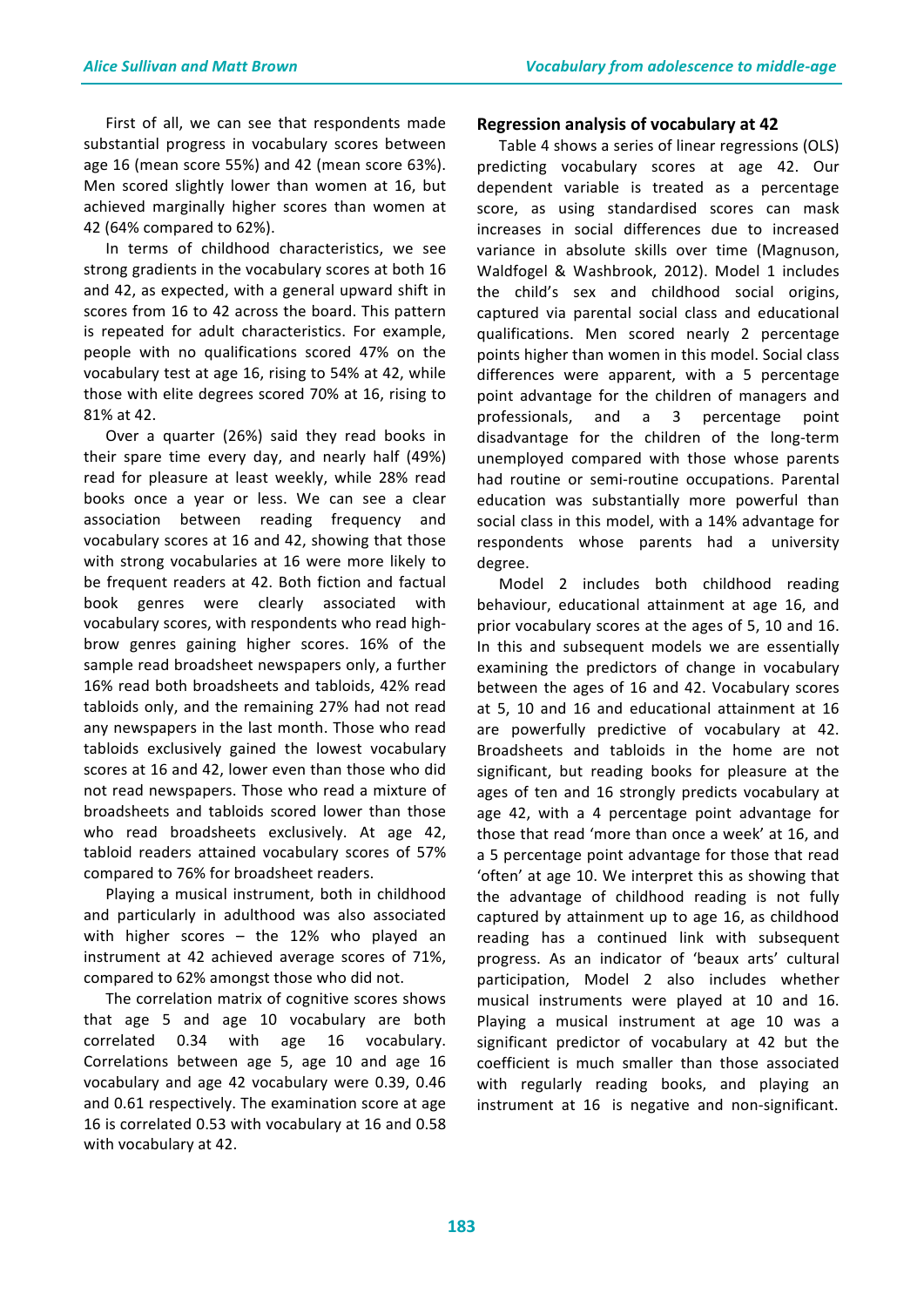|                              |                          | Model 1 |            | Model 2 |             | Model 3 |             | Model 4 |             |
|------------------------------|--------------------------|---------|------------|---------|-------------|---------|-------------|---------|-------------|
|                              |                          | В       | <b>Sig</b> | В       | Sig         | В       | <b>Sig</b>  | В       | Sig         |
|                              | (Constant)               | 54.5    | 0.00       | 14.0    | 0.00        | 12.8    | 0.00        | 12.8    | 0.00        |
| $Sex(Ref = F)$               | Male                     | 1.9     | 0.00       | 3.2     | 0.00        | 2.9     | 0.00        | 3.9     | 0.00        |
| Parental social class        | Managerial/professional  | 5.3     | 0.00       | 0.4     | 0.31        | 0.2     | 0.56        | 0.1     | 0.77        |
| (Ref = Routine/Semi-routine) | Intermediate             | 2.4     | 0.00       | 0.2     | 0.62        | 0.0     | 0.92        | 0.1     | 0.76        |
|                              | Long-term unemployed     | $-3.3$  | 0.00       | $-1.8$  | 0.02        | $-1.7$  | 0.03        | $-1.5$  | 0.05        |
| Highest parental qual        | Lower than A levels etc  | 7.5     | 0.00       | 1.6     | 0.00        | 1.3     | 0.00        | 1.2     | 0.00        |
| (Ref=No quals)               | A levels etc             | 10.7    | 0.00       | 1.0     | 0.14        | 0.7     | 0.30        | 0.7     | 0.30        |
|                              | Degree                   | 13.9    | 0.00       | 1.3     | 0.02        | 0.8     | 0.17        | 0.5     | 0.38        |
| Newspapers in home 16        | Broadsheets and tabloids |         |            | 1.2     | 0.13        | 1.1     | 0.14        | 0.7     | 0.33        |
|                              | Tabloids only            |         |            |         |             |         |             |         |             |
| (Ref = No papers in home)    |                          |         |            | 0.1     | 0.88        | 0.3     | 0.59        | 0.4     | 0.35        |
|                              | Broadsheets only         |         |            | 0.1     | 0.83        | 0.0     | 0.96        | $-0.7$  | 0.28        |
| Book reading 16              | More than once a week    |         |            | 3.9     | 0.00        | 3.9     | 0.00        | 1.8     | 0.00        |
| (Ref=Rarely/Never)           | Once a week              |         |            | 2.2     | 0.00        | 2.2     | 0.00        | 0.9     | 0.09        |
|                              | Less than once a week    |         |            | 1.1     | 0.06        | $1.0$   | 0.07        | 0.3     | 0.55        |
| Child reading (10)           | Often                    |         |            | 4.9     | 0.00        | 4.8     | 0.00        | 3.5     | 0.00        |
| (Ref=Never/Hardly ever)      | Sometimes                |         |            | 2.8     | 0.00        | 2.7     | 0.00        | 2.0     | 0.00        |
| Musical instrument           | Age 10                   |         |            | 0.8     | 0.03        | 0.7     | 0.06        | 0.6     | 0.08        |
|                              | Age 16                   |         |            | $-0.3$  | 0.66        | $-0.4$  | 0.52        | $-0.6$  | 0.37        |
| Age 16 exam score            | Score                    |         |            | 4.9     | 0.00        | 4.1     | 0.00        | 3.5     | 0.00        |
| Prior vocab scores           | Age 5                    |         |            | 0.1     | 0.00        | 0.1     | 0.00        | 0.1     | 0.00        |
|                              | Age 10                   |         |            | 0.3     | 0.00        | 0.3     | 0.00        | 0.2     | 0.00        |
|                              | Age 16                   |         |            | 0.4     | 0.00        | 0.3     | 0.00        | 0.3     | 0.00        |
| Highest qual by 42           | Lower than A levels etc  |         |            |         |             | 1.8     | 0.00        | 1.7     | 0.00        |
| (Ref=No quals)               | A levels etc             |         |            |         |             | 2.7     | 0.00        | 1.8     | 0.00        |
|                              | Degree                   |         |            |         |             | 3.3     | 0.00        | 1.9     | 0.00        |
|                              | Elite degree             |         |            |         |             | 4.2     | 0.00        | 2.2     | 0.01        |
| Social class at 42           | Managerial/professional  |         |            |         |             | 2.9     | 0.00        | 2.4     | 0.00        |
| (Ref = Routine/Semi-routine) | Intermediate             |         |            |         |             | 1.8     | 0.00        | 1.7     | 0.00        |
|                              | Long-term unemployed     |         |            |         |             | $-0.7$  | 0.15        | $-1.0$  | 0.05        |
| Frequency of reading 42      | Read books every day     |         |            |         |             |         |             | 3.5     | 0.00        |
| (Ref=Never/less often)       | Several times a week     |         |            |         |             |         |             | 2.3     | 0.00        |
|                              | Once or twice per week   |         |            |         |             |         |             | 1.5     | 0.04        |
|                              | At least once a month    |         |            |         |             |         |             | 1.0     | 0.14        |
|                              | Every few months         |         |            |         |             |         |             | 1.1     | 0.12        |
|                              | At least once a year     |         |            |         |             |         |             | 0.4     | 0.59        |
| Fiction at 42                | Low-brow                 |         |            |         |             |         |             | 0.8     | 0.23        |
| (Ref = None)                 | Middle-brow              |         |            |         |             |         |             | 3.4     | 0.00        |
|                              | High-brow                |         |            |         |             |         |             | 5.3     | 0.00        |
|                              | Low-brow                 |         |            |         |             |         |             |         |             |
| Factual books at 42          |                          |         |            |         |             |         |             | 1.1     | 0.05        |
| (Ref = None)                 | Middle-brow              |         |            |         |             |         |             | 2.3     | 0.00        |
|                              | High-brow                |         |            |         |             |         |             | 3.0     | 0.00        |
| Reading newspapers 42        | Broadsheets and tabloids |         |            |         |             |         |             | 0.2     | 0.64        |
| (Ref=No newspapers)          | Broadsheets only         |         |            |         |             |         |             | 1.2     | 0.03        |
|                              | Tabloids only            |         |            |         |             |         |             | $-1.3$  | 0.00        |
| Musical instrument           | Age 42                   |         |            |         |             |         |             | 1.2     | 0.02        |
| R-squared                    |                          |         | 0.13       |         | 0.52        | 0.53    |             | 0.56    |             |
|                              |                          |         |            |         | 0.39        |         | 0.01        |         | 0.03        |
| R-square change              |                          |         |            |         | $(F=698.8)$ |         | $(F=28.1,$  |         | $(F=41.4)$  |
|                              |                          |         |            |         | $p<0.001$ ) |         | $p<0.001$ ) |         | $p<0.001$ ) |

# Table 4. Vocabulary at 42: Linear regression models (N= 9, 432)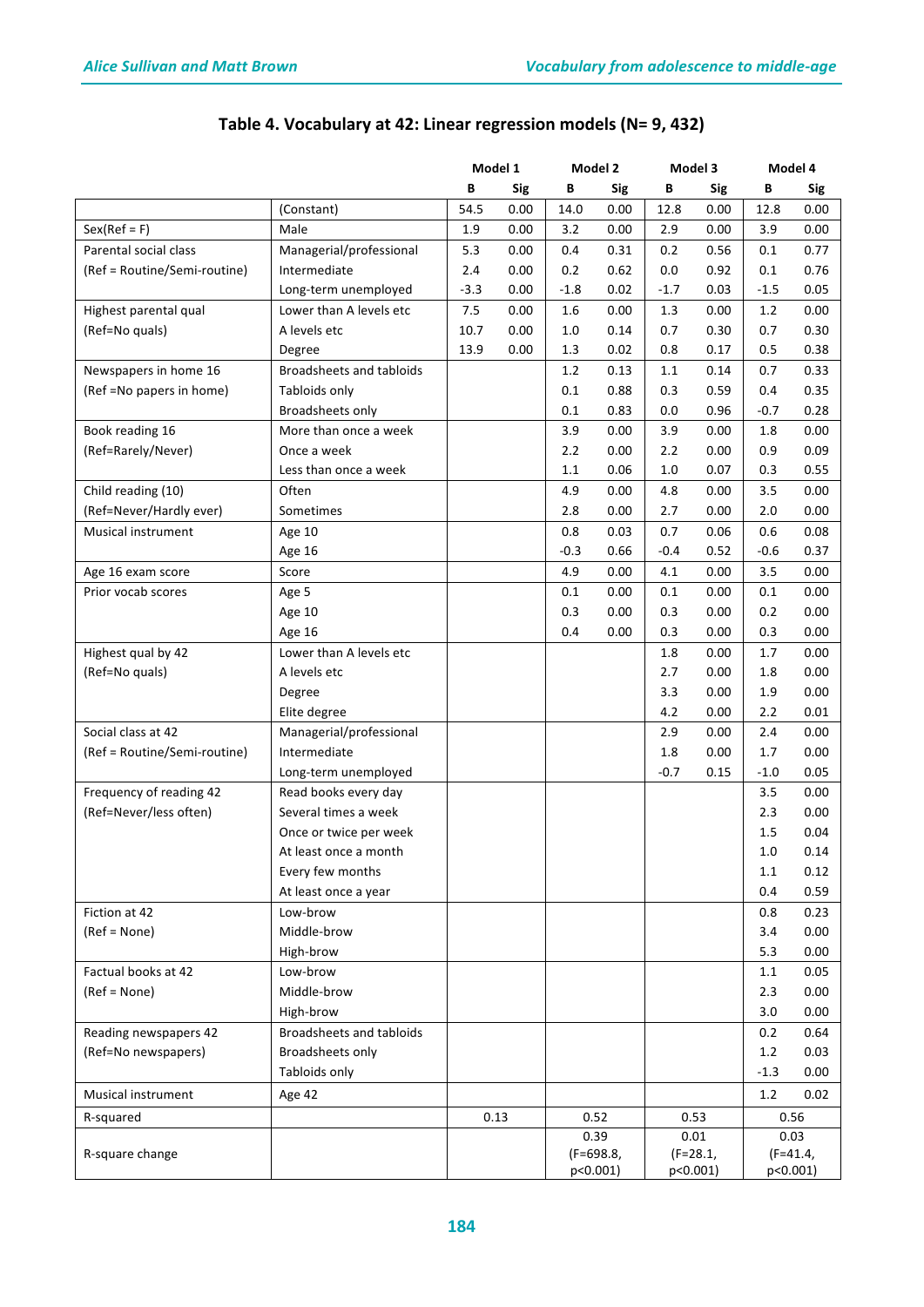The gender difference increases in this model, confirming that men made more progress in vocabulary between the ages of 16 and 42 than women did. The influence of social origins is greatly attenuated in this model. Parental social class becomes largely insignificant, with the exception of a two percentage point disadvantage for cohort members who grew up with a long-term unemployed parent. The advantage due to a graduate parent declines from just under 14 percentage points to just over one percentage point, showing that this advantage is largely captured by factors which are already apparent by age 16. The model fit is substantially improved, increasing from  $R2=$  0.13 in model 1 to 0.50 in model 2 (a change in  $R^2$  of 0.39, F=698.8, p<0.001).

Model 3 includes adult educational and occupational attainment, measured at age 42. Post-16 educational attainment is clearly linked to progress between the ages of 16 and 42. Compared to those with no qualifications, respondents with higher qualifications achieved higher vocabulary scores, with an advantage in vocabulary gains amounting to around three percentage points for those with ordinary degrees, and four percentage points for those with elite degrees. Managerial and professional social class status was associated with an advantage of three percentage points, and intermediate social class was associated with a two percentage point advantage. But the influence of childhood reading is barely attenuated in this model, and childhood reading remains an important predictor of progress in vocabulary scores. The improvement in model fit is very small but statistically significant,  $R^2$  increased from 0.52 to  $0.53$  (F=28.1, p<0.001).

Model 4 includes reading for pleasure at age 42. The frequency of reading for pleasure is clearly linked to vocabulary scores, with the greatest gains for those who read every day (four percentage points). Reading less often than once a week led to no advantage in the vocabulary test. Reading highbrow fiction is linked to an advantage in vocabulary gains of five percentage points, with a smaller advantage (three percentage points) for middlebrow fiction, and no advantage for reading lowbrow fiction compared to not reading at all. Reading high-brow factual books was linked to an advantage of around three percentage points, while middlebrow factual reading made a smaller difference, and low-brow reading presented no advantage

compared to not reading factual books at all. Reading broadsheet newspapers was linked to an advantage in progress in vocabulary of one percentage point, while reading tabloids was linked to a small but significant disadvantage (one percentage point). Reading both tabloids and broadsheets was not significantly different from reading no newspapers. Playing a musical instrument at 42 was associated with a small but significant advantage of one percentage point. Model fit was only marginally improved, although the improvement was statistically significant  $(R^2)$ increased from 0.56 (F=41.3, p<0.001).

Interestingly, the effect of the highest qualification achieved by age 42 is partially mediated by reading behaviour (the elite degree coefficient declines from 4.2 to 2.2). The social class coefficients on the other hand are only marginally reduced in this model. The male advantage rises to four percentage points in this model. This presents a puzzle, as men clearly make more progress in vocabulary between 16 and 42 despite reading less for pleasure than women. It may be that men's typically greater labour market experience and other forms of reading (e.g. reading at work) fill the gap for men. The influence of childhood social origins has been almost entirely attenuated in this model, with the exception of a small persistent disadvantage due to long-term parental unemployment, and a small advantage for respondents whose parents had intermediate qualifications. The advantage due to childhood reading is persistent, especially reading 'often' at age ten, which is linked to a four percentage point advantage in progress in vocabulary.

### **Conclusions**

First, we asked how reading habits in mid-life varied according to educational status. We found a strong educational gradient in reading habits, with the most highly educated respondents more likely to read high-brow genres such as contemporary literary fiction. The divide between elite graduates and other graduates in this regard is interesting, and suggests that, just as broad social class categories can mask distinctive 'class fractions' (Savage, 1992), broad educational categories can also mask important differences. The patterns of reading behaviour shown here are consistent with both the 'status seeking' hypothesis regarding cultural participation as a way of asserting social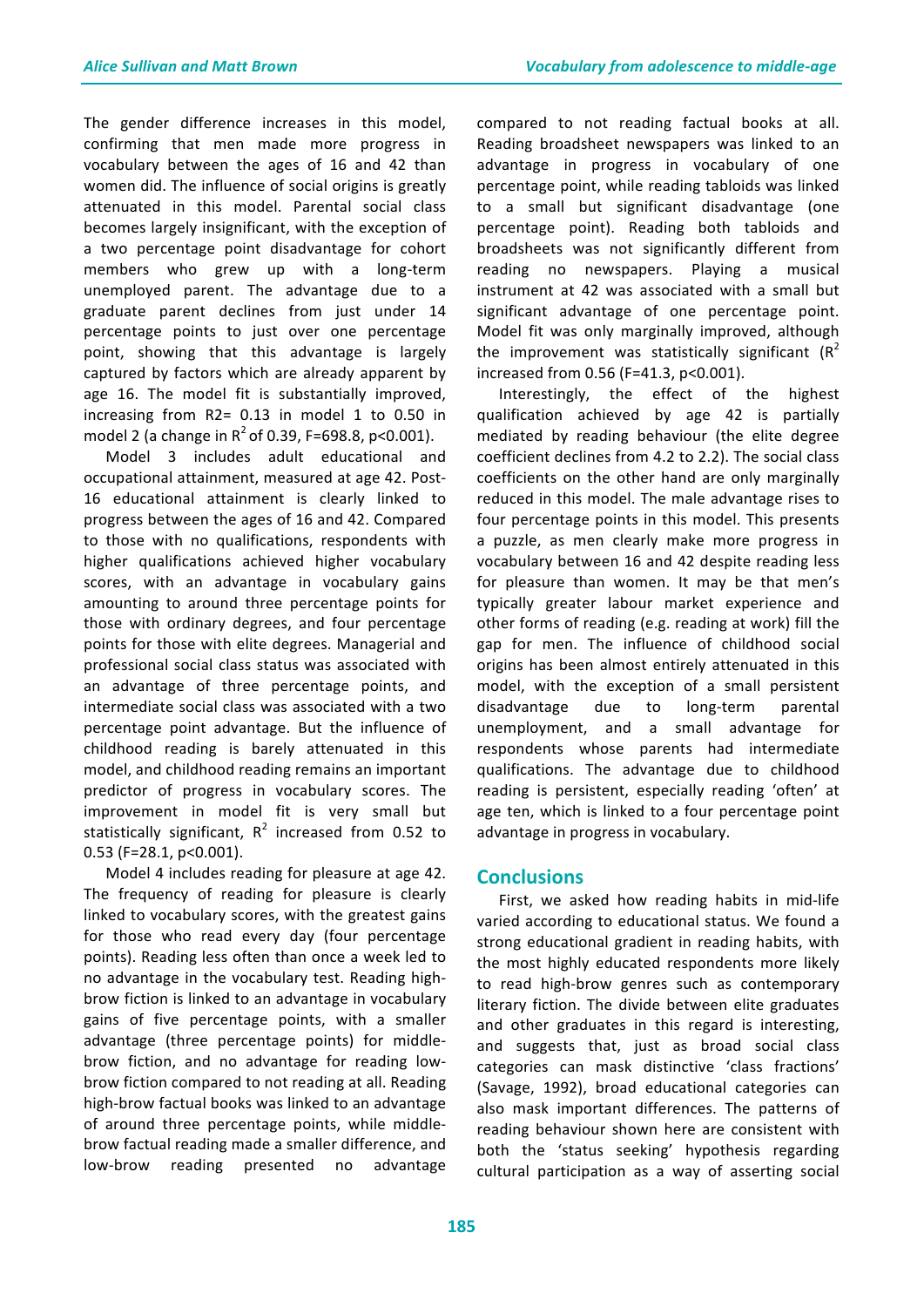superiority (Bourdieu, 1984), and the 'information processing' hypothesis, according to which intellectually able and/or highly educated individuals prefer intellectually stimulating material (Ganzeboom, 1982, Sullivan, 2001, Sullivan, 2002, Sullivan, 2007). It may well be that both of these processes are at work, but the strong link between reading habits and both adolescent and mid-life vocabulary points towards the reciprocal relationship between intellectual performance and intellectual stimulus noted elsewhere in the literature. We found that the link between reading and vocabulary growth was far greater than the link between playing a musical instrument and vocabulary growth. This supports the 'information processing' hypothesis, and adds weight to the view that reading is distinctive, and is important to learning in a way that other forms of cultural participation are not.

Second, we asked whether social origins had a persistent influence on vocabulary, extending into mid-life. For the most part, the influence of social origins was fully mediated by factors apparent by age 16, including measured vocabulary at five, ten and 16, examination results at 16, and childhood reading behaviour. The small differences that remained according to parents' social class and education were in turn largely mediated by adult status attainment and reading patterns. However, unlike childhood social origins and playing an instrument in childhood, childhood reading habits appeared to exert a long-term influence, even when adult characteristics were included in the model. The greater progress in vocabulary made by frequent childhood readers was only partially mediated by mid-life reading habits. This long-term influence could be explained by frequent childhood readers continuing to read throughout their twenties and thirties, but unfortunately we do not have measures of reading for these waves of the study. 

Third, we asked whether post-16 educational attainment and achieved social class in mid-life were linked to the development of vocabulary between 16 and 42. We found that both social class at 42 and qualifications attained by 42 were linked to vocabulary growth. Our analysis further supported the distinction between elite degrees and other degrees, as elite degree holders made the most progress.

Fourth, we asked whether adult reading habits were linked to progress in vocabulary between 16 and 42. We found that the frequency of reading for pleasure was positively linked to progress in vocabulary. However, what people read mattered as much as how often they read. Those who read high-brow fiction made greater vocabulary gains than those who read middle-brow fiction, and lowbrow fiction readers made no more progress than non-readers. The gains linked to reading factual books were smaller than those for fiction, and similarly, low-brow factual reading was not linked to any vocabulary gain. Readers of broadsheets made more progress in vocabulary than people who didn't read newspapers, while tabloid readers actually made less progress than non-readers of newspapers. This negative tabloid link is in line with our previous work showing the presence of tabloid newspapers in the home during childhood was linked to poor cognitive attainment at age 16 (Sullivan & Brown, 2015 in press). Granted, there is an issue of endogeneity in interpreting these results, as people with larger vocabularies are likely to be more attracted to reading and to more difficult reading materials. Although we control for vocabulary up to age 16, we cannot entirely rule out the possibility that cohort members' reading behaviour may have been driven by a change in their vocabularies post-16 which was independent of their reading behaviour. A limitation of the data is that we have no data points for vocabulary or reading between the ages of 16 and 42.

In summary, our previous work showed that reading for pleasure was linked to cognitive progress up to age 16, especially in vocabulary scores, and this paper suggests that reading for pleasure both in childhood and adulthood continue to be linked to progress in vocabulary post-16. On a positive note, learning certainly doesn't stop at 16, and average scores increased substantially from 16 to 42. In addition, while childhood scores were powerful predictors of vocabulary at 42, post-16 educational and occupational attainment and leisure reading at 42 were all relevant, suggesting that learning continues to be influenced by adult activities.

How do the findings presented here contribute to the development of a theory of lifelong vocabulary growth? First of all, we address the issue of stability and change. Our results show the importance of childhood learning to adult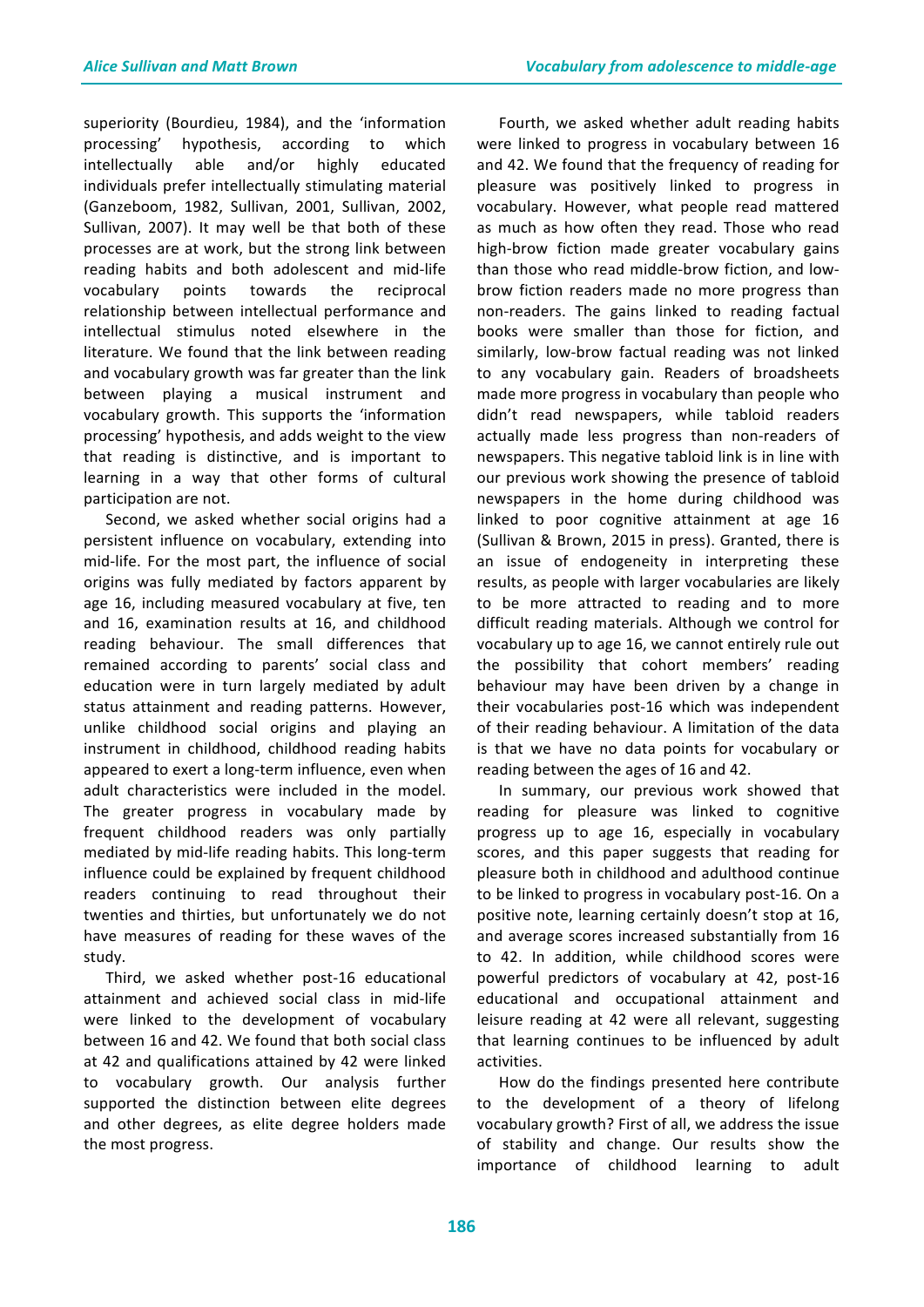vocabulary. A high proportion of the variance in vocabulary at age 42 is attributable to the earlier test scores. The relationship with earlier scores solidifies with age. So, the correlations between vocabulary at 5 and 16 and at 10 and 16 are both 0.34, but the correlation between vocabulary at 10 and  $42$  is  $0.46$ , and between  $16$  and  $42$  it is  $0.61$ . This suggests a reduction in fluctuation as people get older. However, it does not imply that vocabulary is fixed by age 16. Large vocabulary gains occur between adolescence and mid-life, and these gains vary according to both childhood and adult characteristics and activities.

Secondly, we have engaged critically with alternative interpretations of the role of cultural capital, and brought this sociological perspective together with ideas from psychology regarding the reciprocal relationship between cognitive performance and exposure to intellectual stimulation. We argue that reading is a distinctive form of cultural participation in the extent to which it drives learning. Children from 'cultured' middle-class homes are relatively likely both to play an instrument and to be exposed to lots of books, but these exposures do not have the same influence on learning, either in the short or the longer term. This view is in line with our previous work on education, but extends the application of these ideas beyond success or failure during the school years, to learning throughout the life course. The absence of a substantial direct 'long shadow' of childhood disadvantage on adult vocabulary and the presence of a direct long-term advantage associated with childhood reading suggests food for thought in the development of our understanding of inequalities in education, learning and the life course.

### **Acknowledgements**

We thank the BCS70 cohort members for their contribution over many years. Thanks to George Ploubidis and to the participants at a symposium for this Special Issue for advice and comments. Thanks also to three anonymous reviewers.

### **References**

- Batty, G.D., Deary, I.J., Schoon, I., & Gale, C.R. (2007). Mental ability across childhood in relation to risk factors for premature mortality in early life: the 1970 British Cohort Study. Journal of Epidemiology *and Community Health*, *61*, 977-1003. http://dx.doi.org/10.1136/jech.2006.054494
- Bourdieu, P. (1984). *Distinction: A social critique of the judgement of taste*, London: Routledge and Kegan Paul.
- Bourdieu, P., & Passeron, J.C. ([1977] 1990). *Reproduction in education, society and culture*, 2nd Edition, London ; Beverly Hills: Sage Publications.
- Breen, R., & Goldthorpe, J.H. (2001). Class, mobility and merit The experience of two British birth cohorts. *European Sociological Review*, *17*, 81-101. http://dx.doi.org/10.1093/esr/17.2.81
- Brimer, M., & Dunn, L. (1962). English Picture Vocabulary Test, London: Education Evaluation Enterprises.
- Bynner, J., & Parsons, S. (2006). *New light on literacy and numeracy*: National Research and Development Centre for Adult Literacy and Numeracy London.
- Chan, T.W., & Goldthorpe, J.H. (2007a). Social stratification and cultural consumption: The visual arts in England. *Poetics*, *35*, 168-190. http://dx.doi.org/10.1016/j.poetic.2007.05.002
- Chan, T.W., & Goldthorpe, J.H. (2007b). Social Status and Newspaper Readership1. American Journal of *Sociology*, *112*, 1095-1134. http://dx.doi.org/10.1086/508792
- Croizet, J.-C., & Claire, T. (1998). Extending the concept of stereotype threat to social class: The intellectual underperformance of students from low socioeconomic backgrounds. *Personality and Social Psychology Bulletin*, *24*, 588-594. http://dx.doi.org/10.1177/0146167298246003
- Crook, C.J. (1997). *Cultural Practices and Socioeconomic Attainment: The Australian Experience*, Westport, Connecticut: Greenwood Press.
- De Graaf, N.D., De Graaf, P.M., & Kraaykamp, G. (2000). Parental Cultural Capital and Educational Attainment in the Netherlands: A Refinement of the Cultural Capital Perspective. *Sociology of Education*, *73*, 92-111. http://dx.doi.org/10.2307/2673239
- Deary, I.J., & Johnson, W. (2010). Intelligence and education: causal perceptions drive analytic processes and therefore conclusions. International Journal of Epidemiology, 39, 1362-1369. http://dx.doi.org/10.1093/ije/dyq072
- Dickens, W.T., & Flynn, J.R. (2001). Heritability estimates versus large environmental effects: the IQ paradox resolved. *Psychological review*, *108*, 346.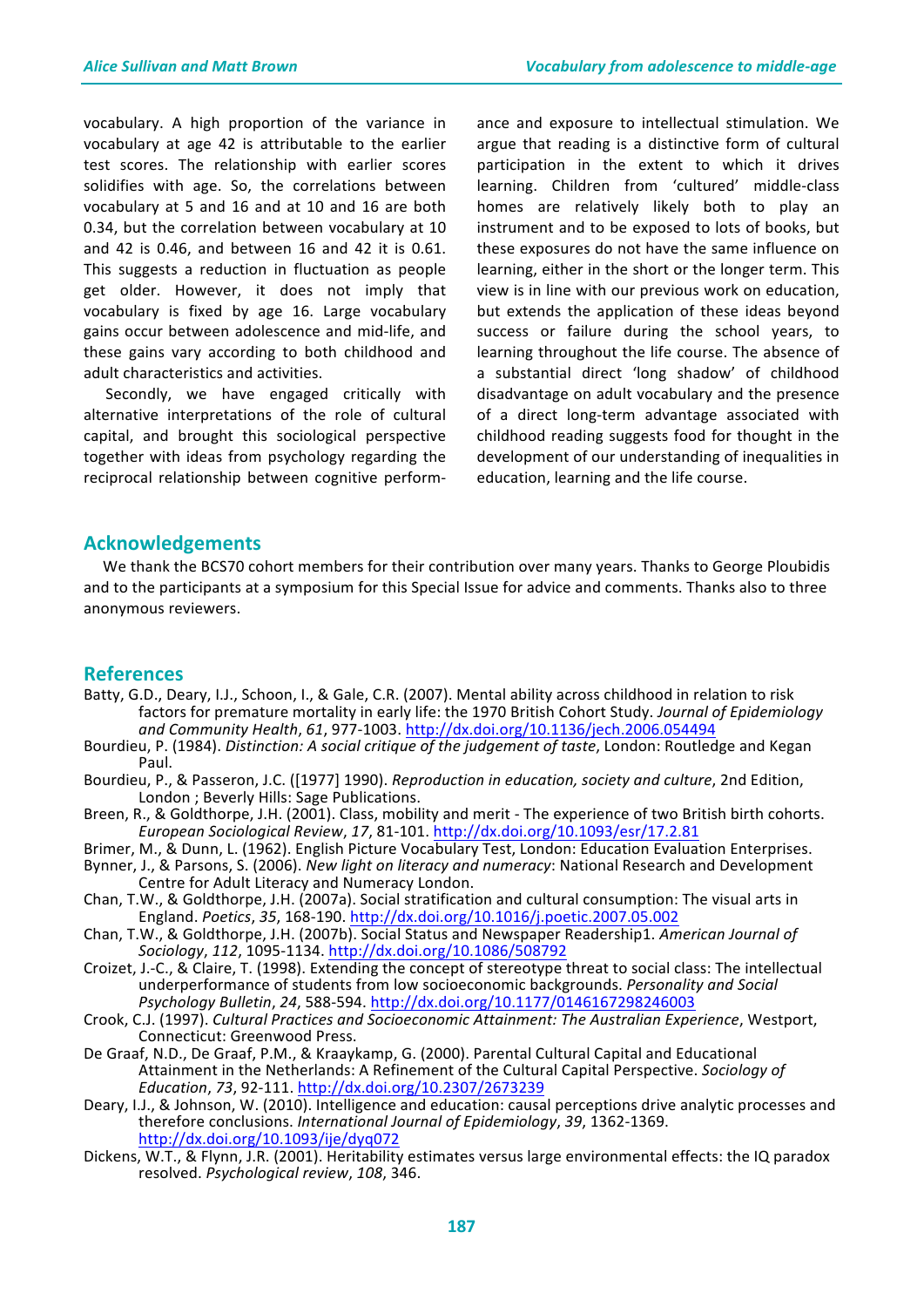Dodgeon, B. (2008). *Guide to the Dataset: BCS70 16 year follow up: APU arithmetic test*, London: Centre for Longitudinal Studies.

Douglas, J.W.B. (1964). *The Home and the School*, London: MacGibbon and Kee.

- Duncan, G.J., Bergman, L., Duckworth, K., Kokko, K., Lyyra, A.-L., Metzger, M., Pulkkinen, L., & Simonton, S. (2012). The Role of Child Skills and Behaviors in the Intergenerational Transmission of Inequality: A Cross-National Study, in J. Ermisch, M. Jäntti and T. Smeeding (eds) From Parents to Children: The *Intergenerational Transmission of Advantage*, New York: Russell Sage Foundation.
- Elliott, J., & Shepherd, P. (2006). Cohort Profile: 1970 British birth cohort (BCS70). *International Journal of Epidemiology*, *35*, 836-843. http://dx.doi.org/10.1093/ije/dyl174
- Feinstein, L. (2003). Inequality in the Early Cognitive Development of British Children in the 1970 Cohort. *Economica*, *70*, 73-97. http://dx.doi.org/10.1111/1468-0335.t01-1-00272
- Feinstein, L. (2004). Mobility in pupils' cognitive attainment during school life. Oxford Review of Economic *Policy*, *20*, 213-229. http://dx.doi.org/10.1093/oxrep/grh012
- Flynn, J.R. (1987). Massive IQ Gains in 14 Nations: What IQ Tests Really Measure. *Psychological Bulletin*, 101, 171-91. http://dx.doi.org/10.1037/0033-2909.101.2.171
- Fogelman, K.R. ed. (1983). *Growing up in Great Britain*, London: Macmillan.
- Fogelman, K.R., & Goldstein, H. (1976). Social Factors Associated with Changes in Educational Attainment between 7 and 11 Years of Age. *Educational Studies*, *2*, 95-109. http://dx.doi.org/10.1080/0305569760020201
- Ganzeboom, H. (1982). Explaining Differential Participation in High-Cultural Activities A Confrontation of Information-Processing and Status-Seeking Theories, in W. Raub (ed) Theoretical Models and *Empirical Analyses: Contributions to the Explanation of Individual Actions and Collective Phenomena*, Utrecht: E.S. Publications.
- Gipps, C., & Murphy, P. (1994). *A fair test?: assessment, achievement and equity*, Milton Keynes: Open University Press.
- Goldthorpe, J. (1997). The "Goldthorpe" Class Schema: Some Observations on Conceptual and Operational Issues in Relation to the ESRC Review of Government Social Classification, in D. Rose and K. O'Reilly (eds) Constructing Classes: Towards a New Social Classification for the UK, Swindon: ESRC/ONS.
- Gregg, P. (2012). Occupational Coding for the National Child Development Study (1969, 1991-2008) and the 1970 British Cohort Study (1980, 2000-2008). SN 7023., Colchester: UK Data Archive.
- Hatch, S.L., Feinstein, L., Link, B.G., Wadsworth, M.E.J., & Richards, M. (2007). The continuing benefits of education: adult education and midlife cognitive ability in the British 1946 birth cohort. The Journals *of Gerontology Series B: Psychological Sciences and Social Sciences*, *62*, S404-S414. http://dx.doi.org/10.1093/geronb/62.6.S404
- Hirsch, E.D. (1983). Cultural Literacy. The American Scholar, 52, 159-169.
- Little, R.J.A., & Rubin, D.B. (1987). Statistical analysis with incomplete data, New York: Wiley.
- Magnuson, K., Waldfogel, J., & Washbrook, E. (2012). The Development of SES Gradients in Skills during the School Years: Evidence from the United States and England, in J. Ermisch, M. Jantti and T. Smeeding (eds) From Parents to Children: The Intergenerational Transmission of Advantage, edited by New York: Russell Sage Foundation.
- Miles, A., & Sullivan, A. (2012). Understanding participation in culture and sport: Mixing methods, reordering knowledges. *Cultural Trends*, *21*, 311-324. http://dx.doi.org/10.1080/09548963.2012.726795
- Mostafa, T., & Wiggins, D. (2015). Handling attrition and non-response in the 1970 British Cohort Study. Longitudinal and Life Course Studies, 6, 131-146.
- Parsons, S. (2014). Childhood cognition in the 1970 British Cohort Study. *CLS Data Note*.
- Peterson, R.A. (1997). The rise and fall of highbrow snobbery as a status marker. *Poetics*, 25, 75-92. http://dx.doi.org/10.1016/S0304-422X(97)00013-2
- Rabbitt, P. (1993). Does it all go together when it goes? The Nineteenth Bartlett Memorial Lecture. The *Quarterly Journal of Experimental Psychology*, *46*, 385-434. http://dx.doi.org/10.1080/14640749308401055
- Richards, M., & Sacker, A. (2003). Lifetime antecedents of cognitive reserve. *Journal of clinical and experimental neuropsychology*, *25*, 614-624. http://dx.doi.org/10.1076/jcen.25.5.614.14581
- Richards, M., & Hatch, S.L. (2011). A life course approach to the development of mental skills. The Journals of Gerontology Series B: Psychological Sciences and Social Sciences, 66, i26-i35. http://dx.doi.org/10.1093/geronb/gbr013
- Richards, M., Hardy, R., & Wadsworth, M.E.J. (2003). Does active leisure protect cognition? Evidence from a national birth cohort. Social science & medicine, 56, 785-792. http://dx.doi.org/10.1016/S0277-9536(02)00075-8
- Richards, M., Shipley, B., Fuhrer, R., & Wadsworth, M.E.J. (2004). Cognitive ability in childhood and cognitive decline in mid-life: longitudinal birth cohort study. *Bmj*, 328, 552. http://dx.doi.org/10.1136/bmj.37972.513819.EE
- Savage, M. (1992). Property, bureaucracy and culture : middle-class formation in contemporary Britain, London: Routledge.